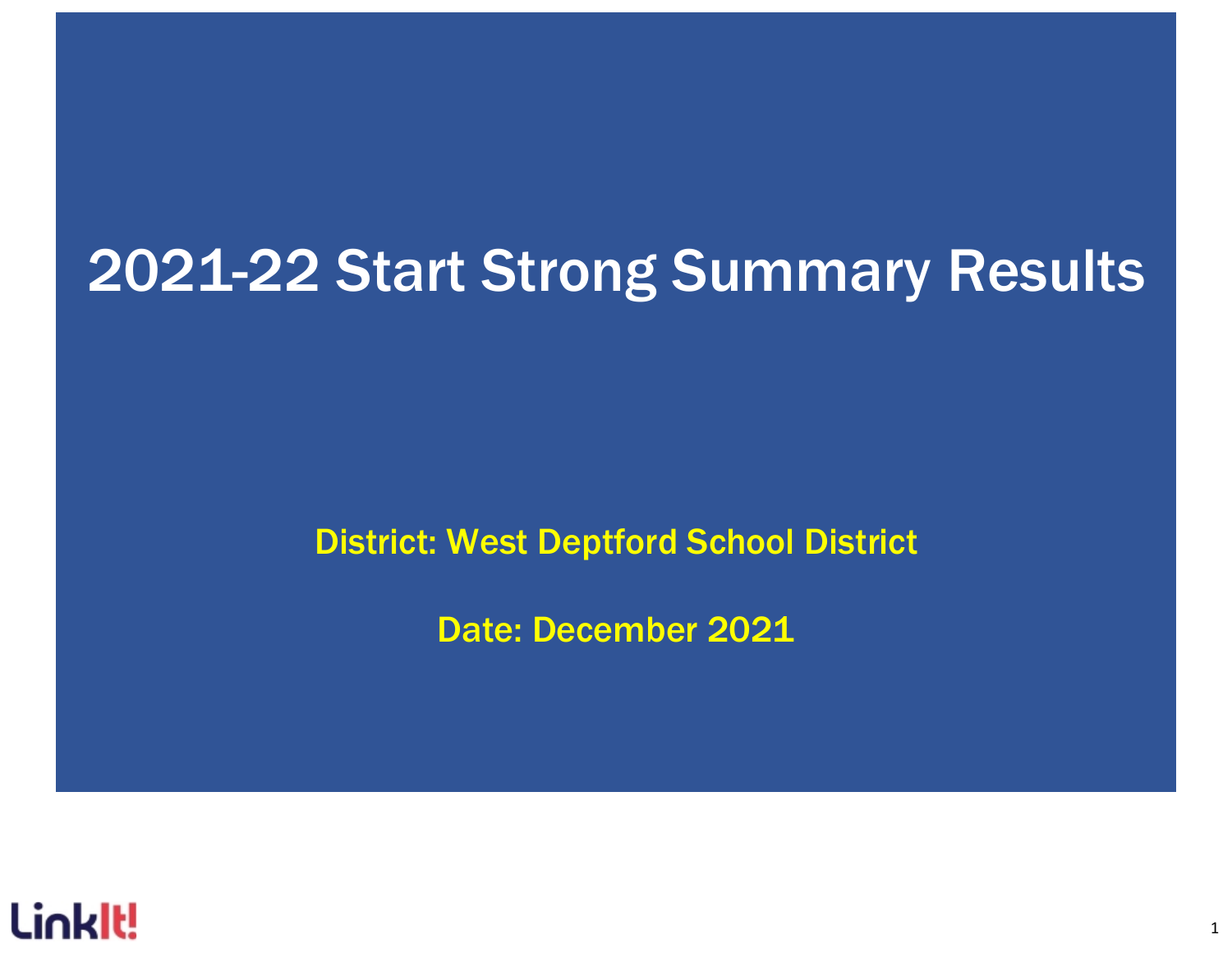# Table of Contents

- Section 1: District Analysis pg. 3
- Section 2: Demographic Analysis pg. 10

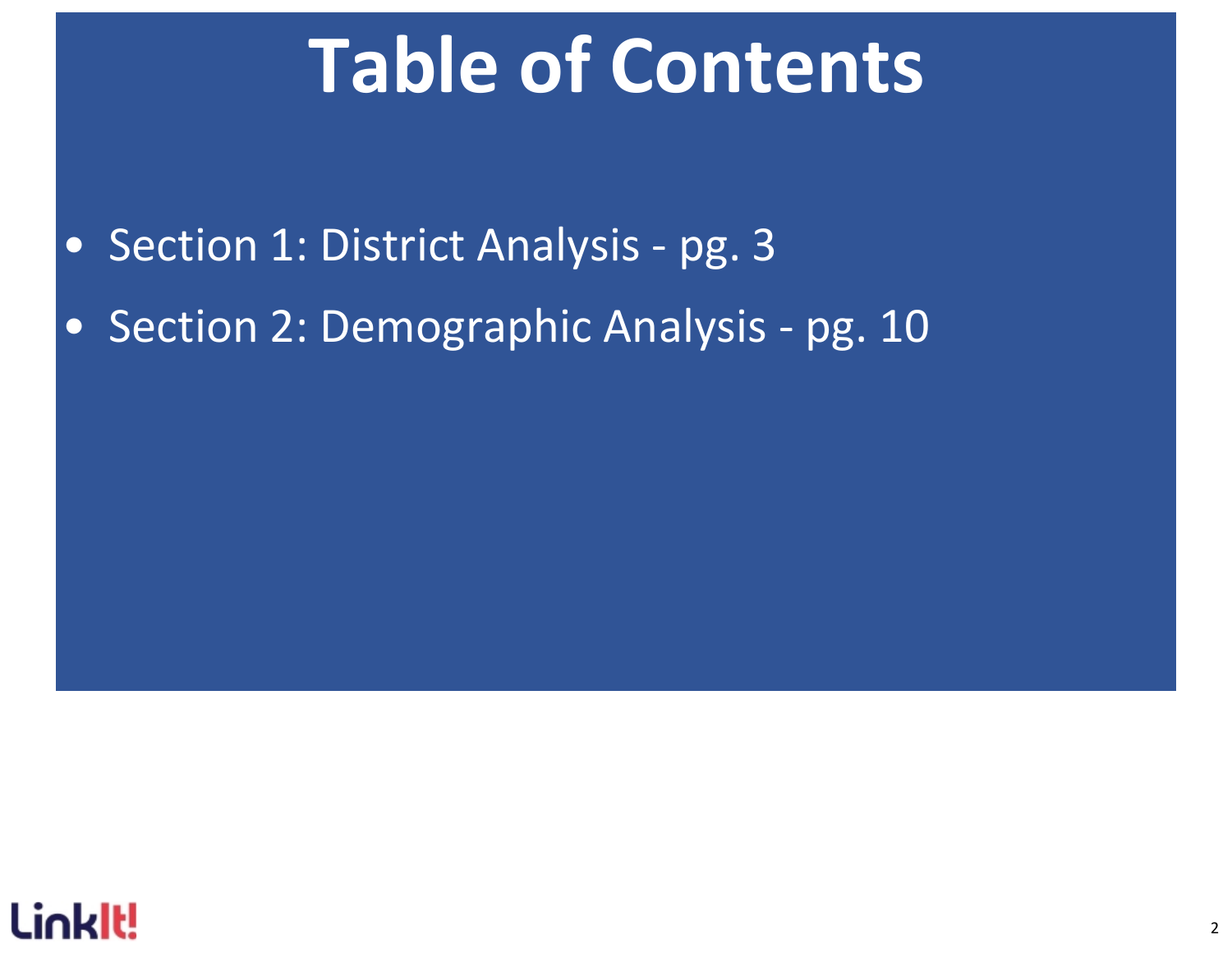# Section 1 District Analysis

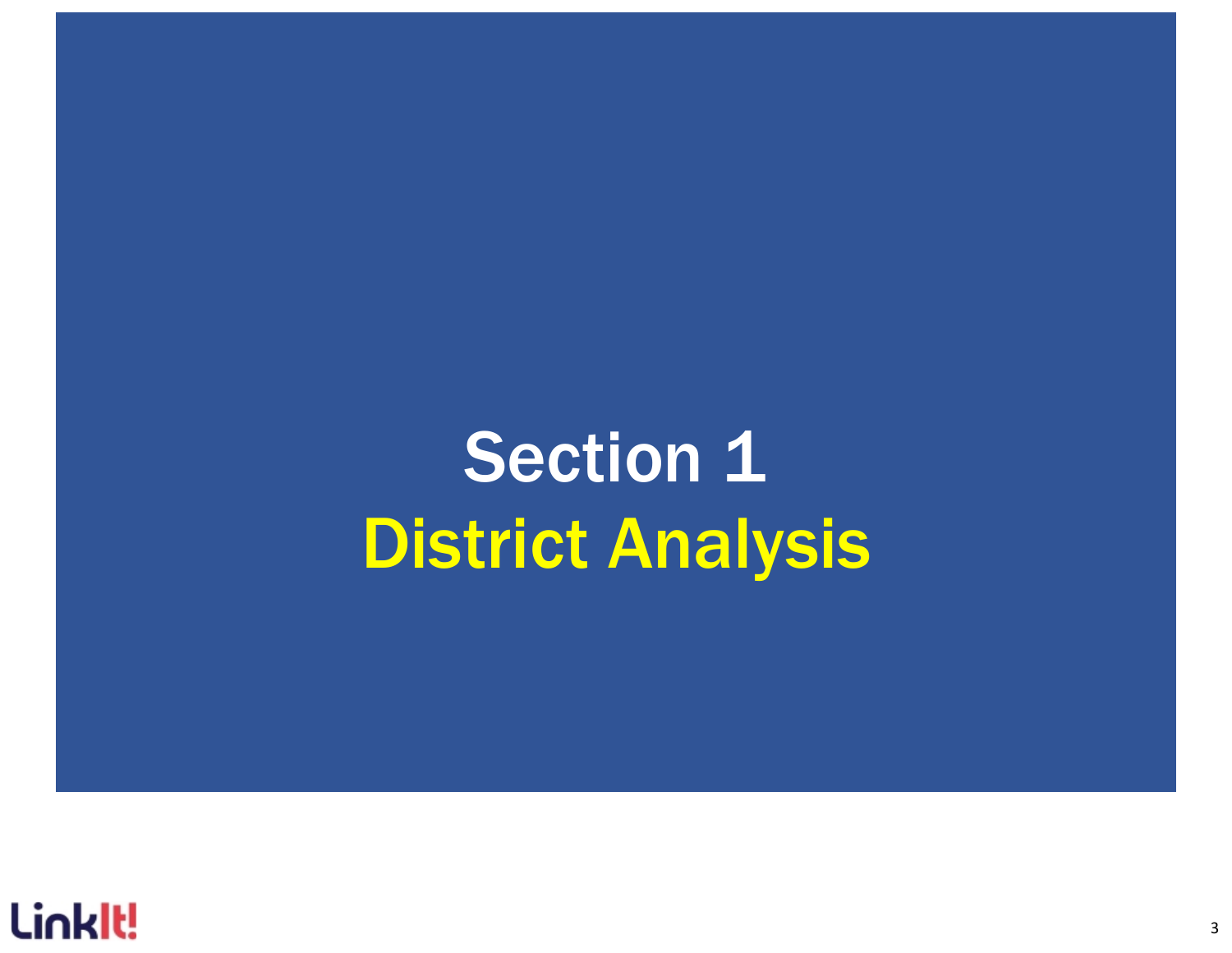## WEST DEPTFORD SCHOOL DISTRICT 2021-22 Fall Start Strong ELA/Language Arts

|                   |               |                                 |            | <b>Support Levels</b> |            |                      |                     |  |
|-------------------|---------------|---------------------------------|------------|-----------------------|------------|----------------------|---------------------|--|
|                   |               | <b>Strong Support</b>           |            | <b>Some Support</b>   |            |                      | <b>Less Support</b> |  |
|                   |               | <b>May be Needed</b>            |            | <b>May be Needed</b>  |            | <b>May be Needed</b> |                     |  |
|                   | <b>Total</b>  | (Level 1)<br>2021-22<br>2021-22 |            | (Level 2)             |            |                      | (Level 3)           |  |
|                   | # students    |                                 |            | 2021-22               | 2021-22    |                      | 2021-22             |  |
| Grade             | <b>Tested</b> | # of students                   | % of total |                       | % of total | # of students        | % of total          |  |
| 4                 | 184           | 84                              | 46%        | 38                    | 21%        | 62                   | 34%                 |  |
| 5                 | 202           | 51                              | 25%        | 57                    | 28%        | 94                   | 47%                 |  |
| 6                 | 230           | 66                              | 29%        | 59                    | 26%        | 105                  | 46%                 |  |
| $\overline{7}$    | 200           | 50                              | 25%        | 43                    | 22%        | 107                  | 54%                 |  |
| 8                 | 216           | 58                              | 27%        | 47                    | 22%        | 111                  | 51%                 |  |
| 9                 | 200           | 70                              | 35%        | 22                    | 11%        | 108                  | 54%                 |  |
| 10                | 175           | 41<br>23%                       |            | 31                    | 18%        | 103                  | 59%                 |  |
| <b>All Grades</b> | 1,407         | 420                             | 30%        | 297                   | 21%        | 690                  | 49%                 |  |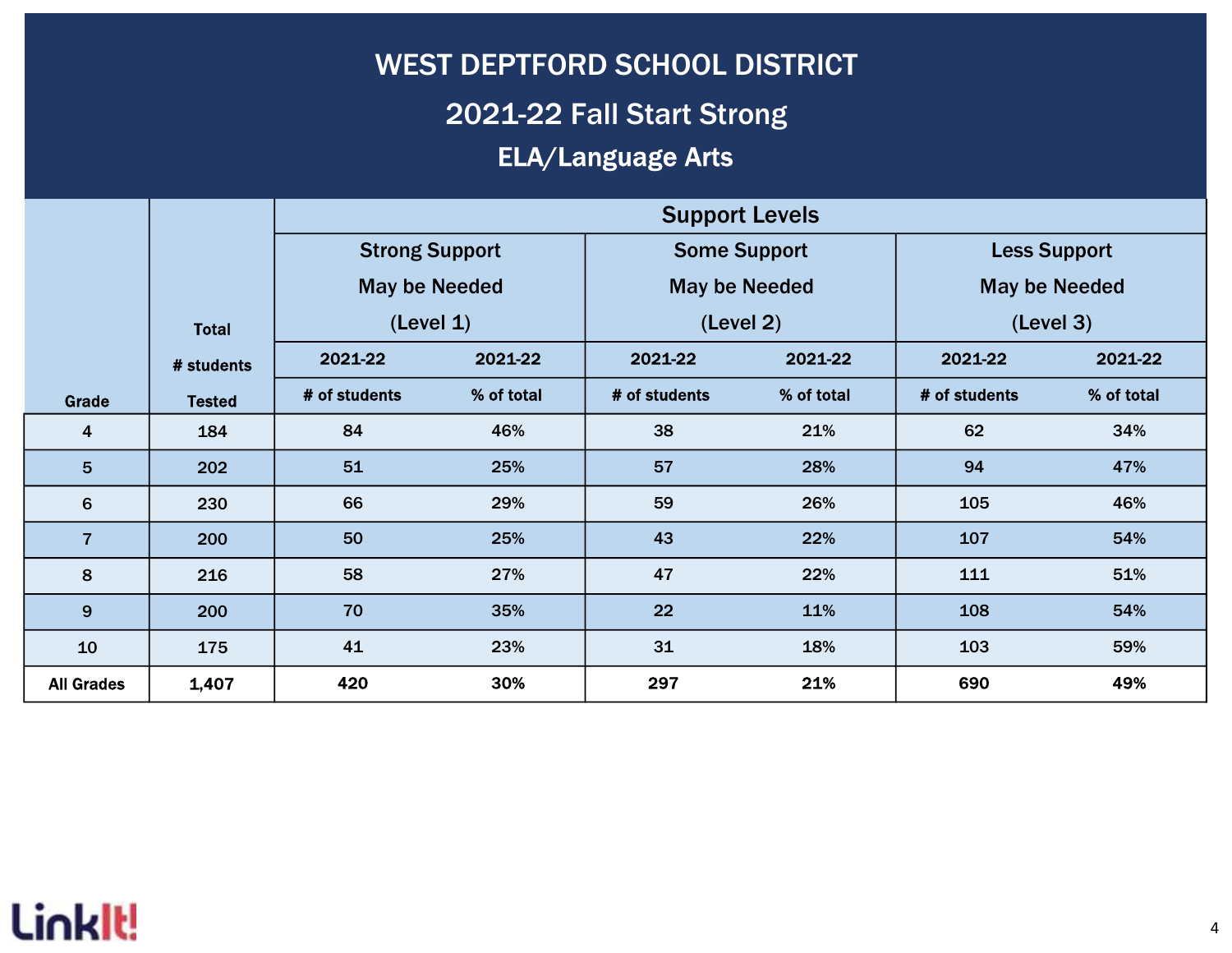## WEST DEPTFORD SCHOOL DISTRICT 2021-22 Fall Start Strong ELA/Language Arts

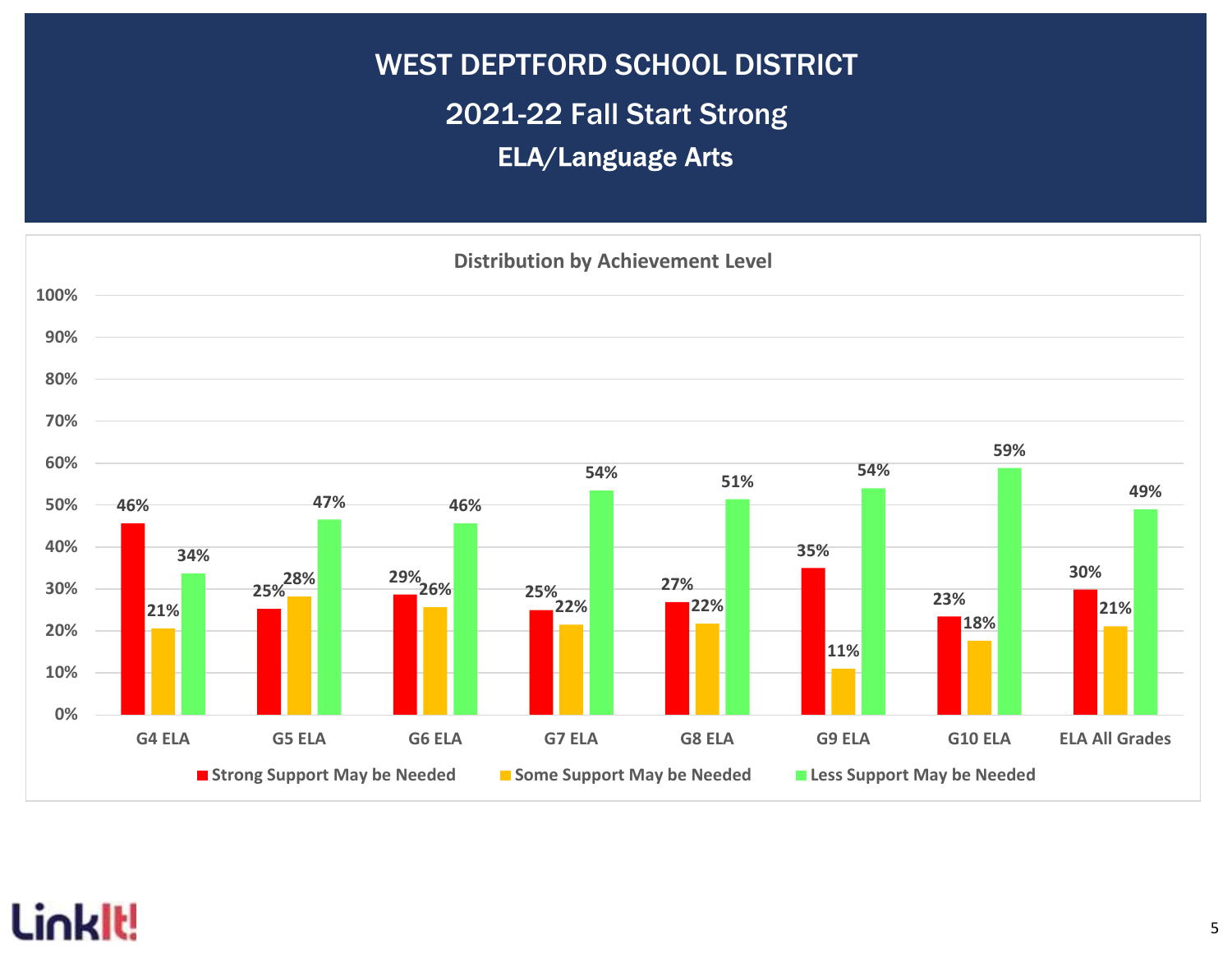## **Mathematics** WEST DEPTFORD SCHOOL DISTRICT 2021-22 Fall Start Strong

|                         |               |                       |            | <b>Support Levels</b> |            |                      |            |  |
|-------------------------|---------------|-----------------------|------------|-----------------------|------------|----------------------|------------|--|
|                         |               | <b>Strong Support</b> |            | <b>Some Support</b>   |            | <b>Less Support</b>  |            |  |
|                         |               | <b>May be Needed</b>  |            | <b>May be Needed</b>  |            | <b>May be Needed</b> |            |  |
|                         | <b>Total</b>  | (Level 1)             |            | (Level 2)             |            | (Level 3)            |            |  |
|                         | # students    | 2021-22               | 2021-22    |                       | 2021-22    | 2021-22              | 2021-22    |  |
| Grade                   | <b>Tested</b> | # of students         | % of total | # of students         | % of total | # of students        | % of total |  |
| $\overline{\mathbf{4}}$ | 183           | 90                    | 49%        | 36                    | 20%        | 57                   | 31%        |  |
| 5                       | 203           | 111                   | 55%        | 44                    | 22%        | 48                   | 24%        |  |
| $6\phantom{1}$          | 229           | 119                   | 52%        | 54                    | 24%        | 56                   | 24%        |  |
| $\overline{7}$          | 181           | 82                    | 45%        | 68                    | 38%        | 31                   | 17%        |  |
| 8                       | 171           | 86                    | 50%        | 63                    | 37%        | 22                   | 13%        |  |
| Alg I (MS)              | 51            | 23                    | 45%        | 23                    | 45%        | $5\phantom{1}$       | 10%        |  |
| Alg $I(HS)$             | 162           | 105                   | 65%        | 44                    | 27%        | 13                   | 8%         |  |
| Geo (MS)                | 13            | $\overline{2}$        | 15%        | $\overline{2}$        | 15%        | $\mathbf{9}$         | 69%        |  |
| Geo (HS)                | 153           | 53                    | 35%        | 44                    | 29%        | 56                   | 37%        |  |
| Alg II                  | 32            | $\mathbf{1}$          | 3%         | $\overline{7}$        | 22%        | 24                   | 75%        |  |
| <b>All Grades</b>       | 1,378         | 672                   | 49%        | 385                   | 28%        | 321                  | 23%        |  |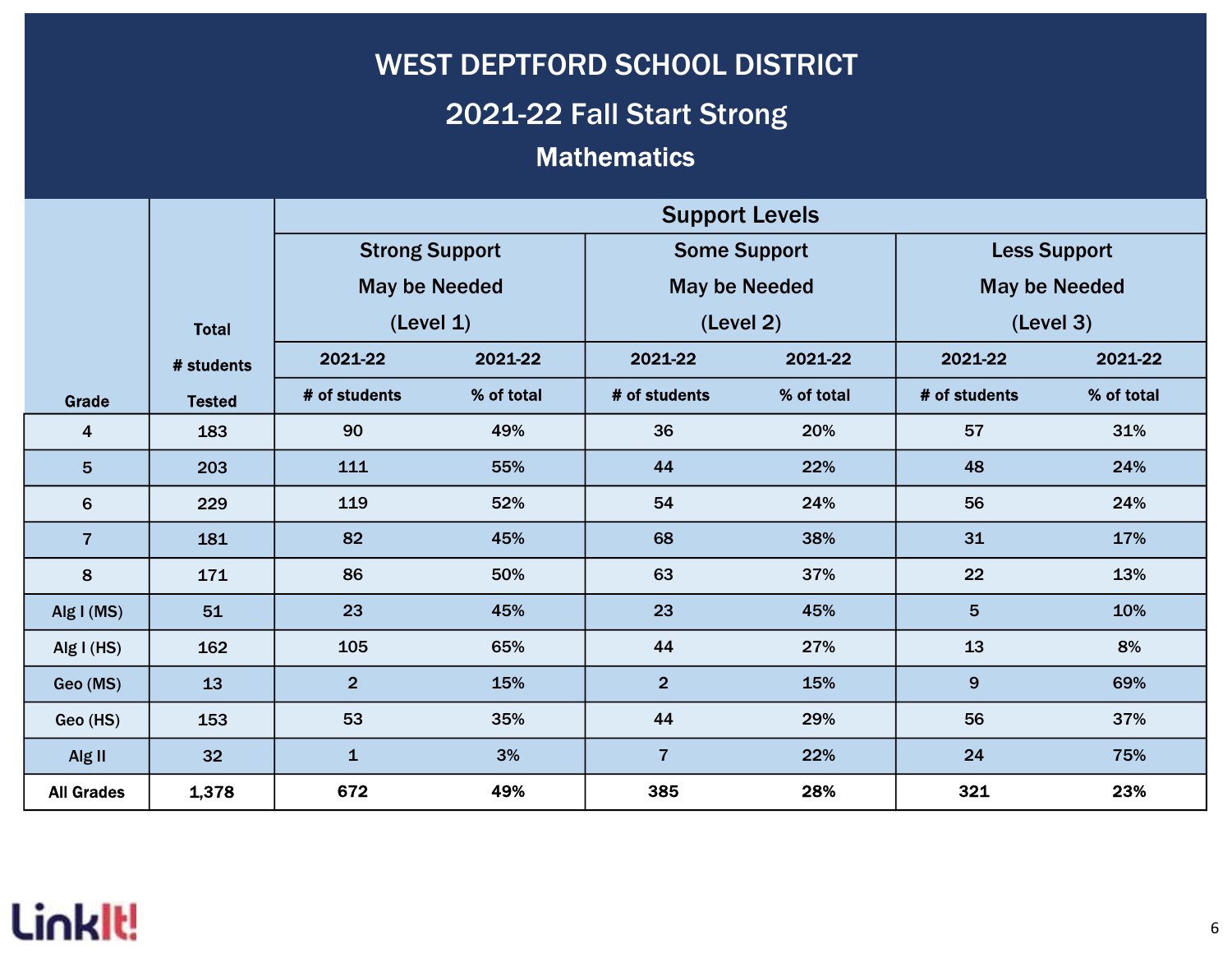### WEST DEPTFORD SCHOOL DISTRICT 2021-22 Fall Start Strong **Mathematics**

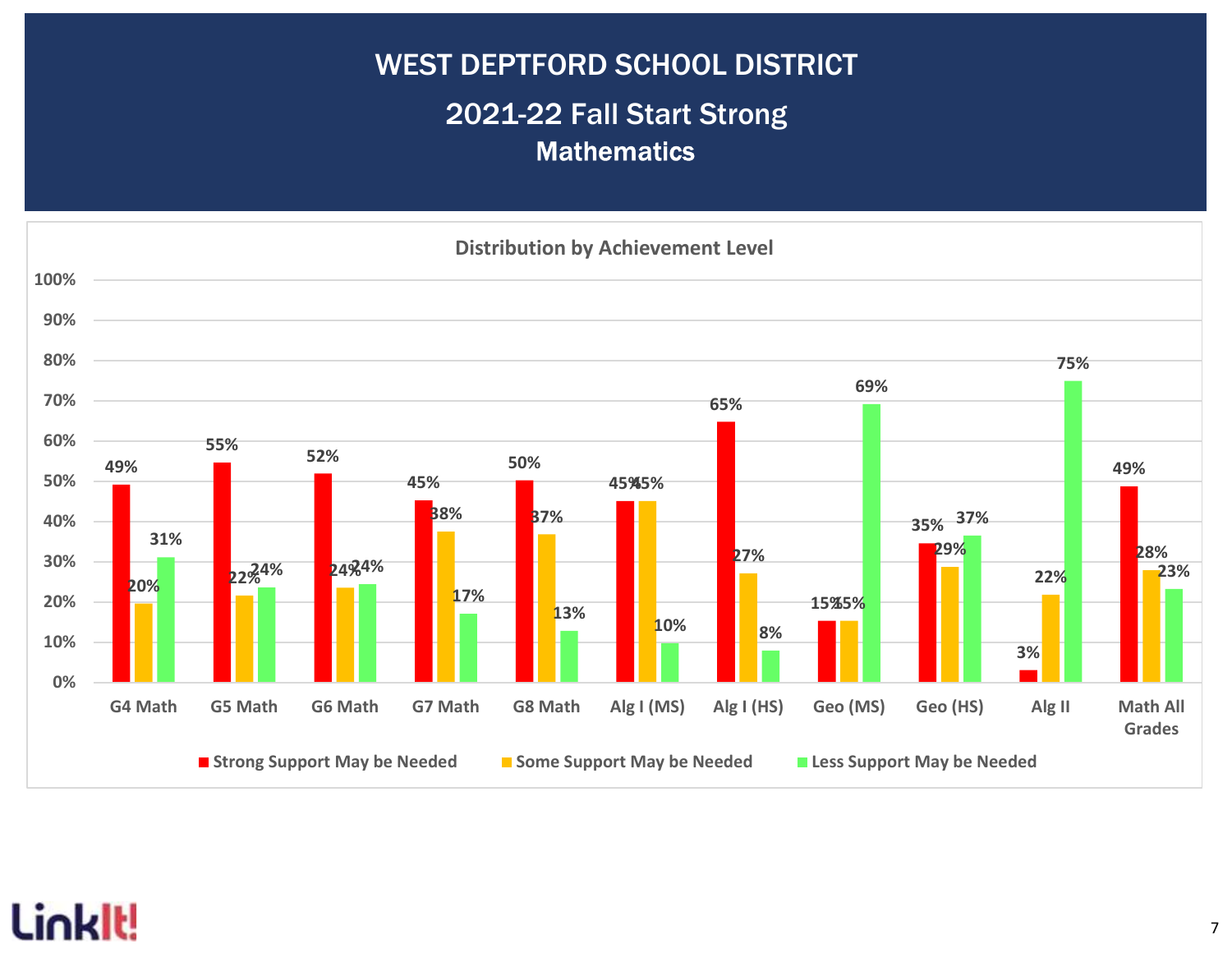#### 2021-22 Fall Start Strong **Science**

|                   |               |                       |            | <b>Support Levels</b> |            |                     |            |  |
|-------------------|---------------|-----------------------|------------|-----------------------|------------|---------------------|------------|--|
|                   |               | <b>Strong Support</b> |            | <b>Some Support</b>   |            | <b>Less Support</b> |            |  |
|                   |               | May be Needed         |            | May be Needed         |            | May be Needed       |            |  |
|                   | <b>Total</b>  | (Level 1)             |            | (Level 2)             |            | (Level 3)           |            |  |
|                   | # students    | 2021-22<br>2021-22    |            | 2021-22               | 2021-22    | 2021-22             | 2021-22    |  |
| Grade             | <b>Tested</b> | # of students         | % of total |                       | % of total | # of students       | % of total |  |
| 6                 | 231           | 83                    | 36%        | 90                    | 39%        | 58                  | 25%        |  |
| 9                 | 202           | 92                    | 46%        | 82                    | 41%        | 28                  | 14%        |  |
| 12                | 192           | 78                    | 41%        | 64                    | 33%        | 50                  | 26%        |  |
| <b>All Grades</b> | 625           | 253                   | 40%        | 236                   | 38%        | 136                 | 22%        |  |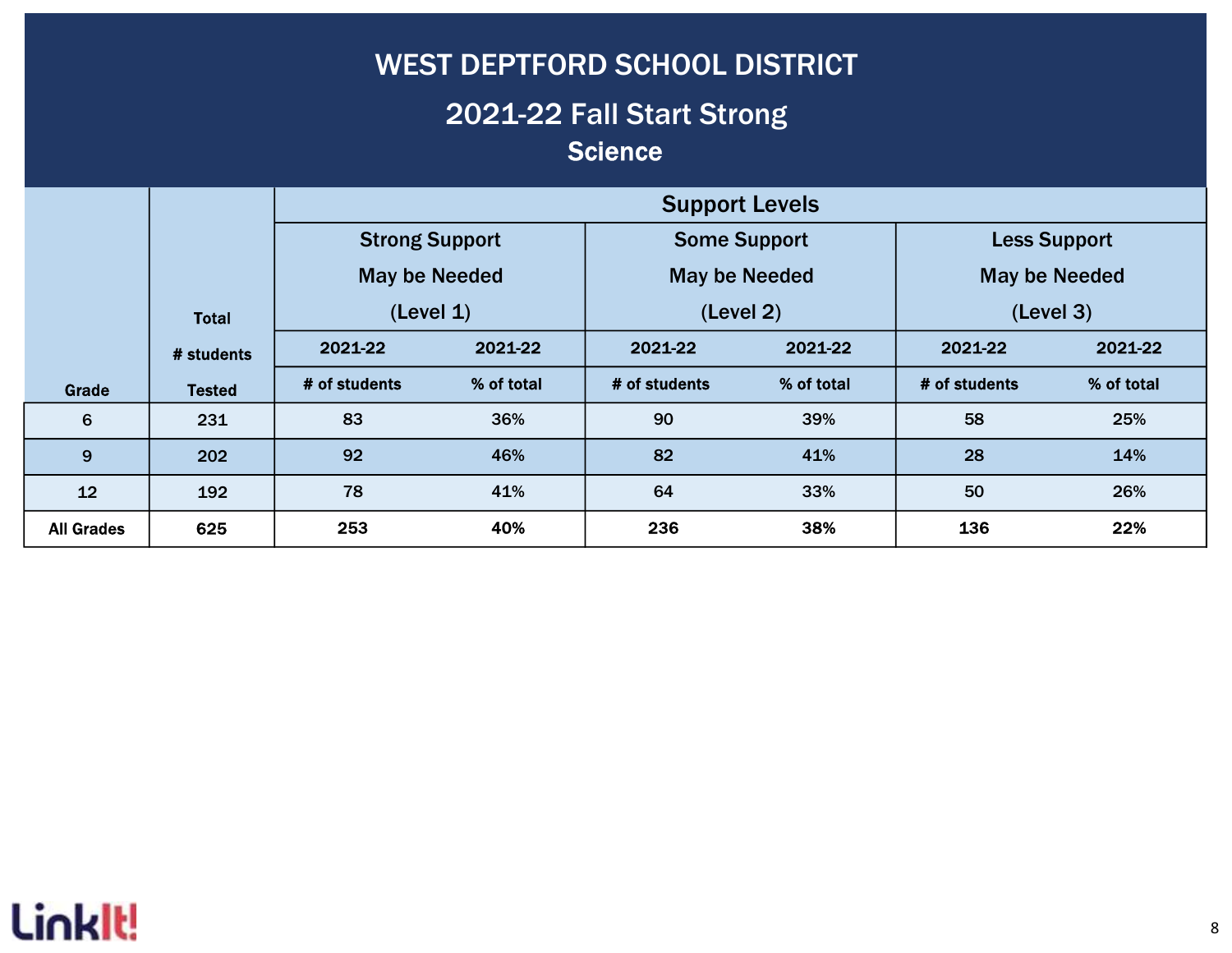## WEST DEPTFORD SCHOOL DISTRICT 2021-22 Fall Start Strong **Science**

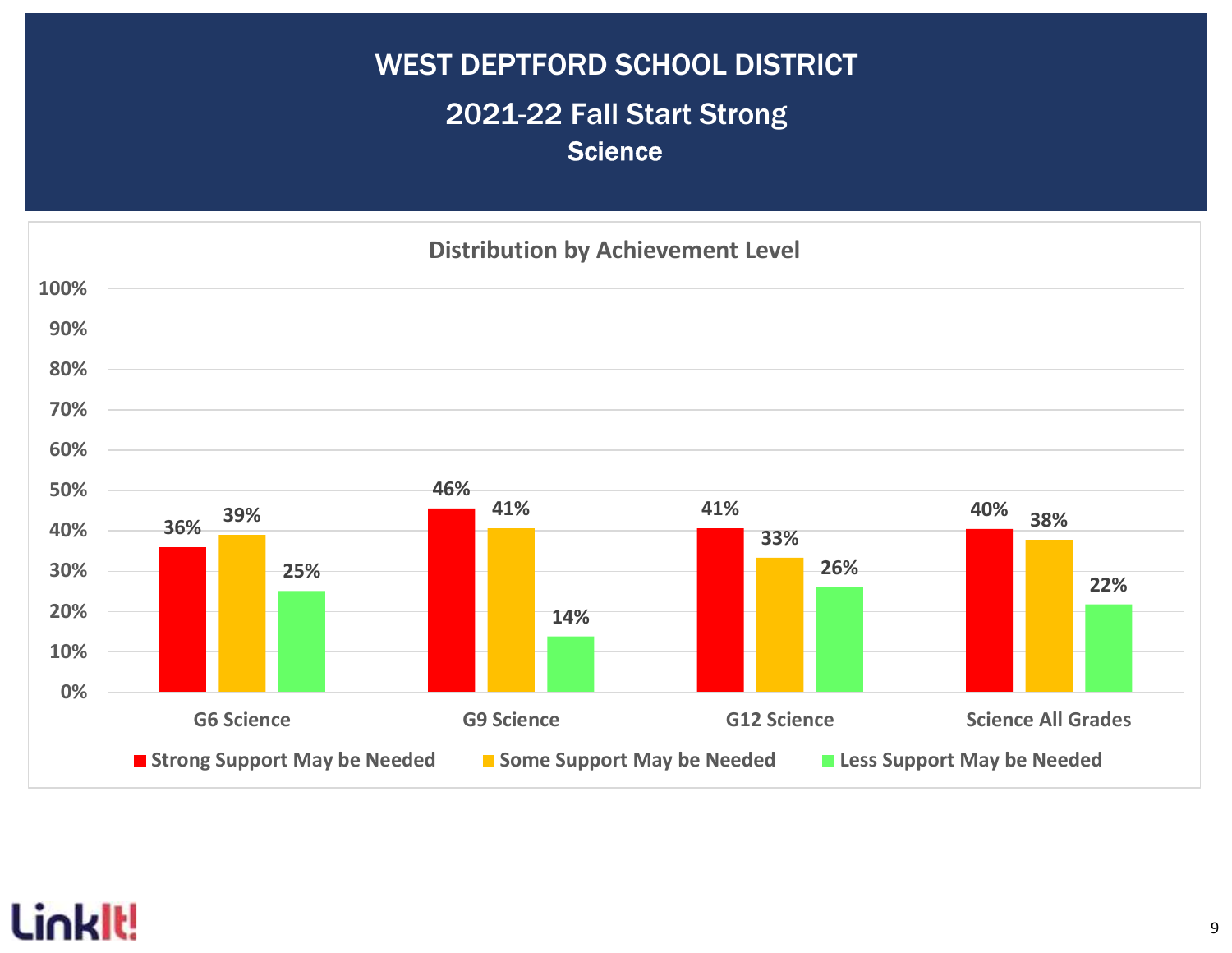# Section 2 Demographic Analysis

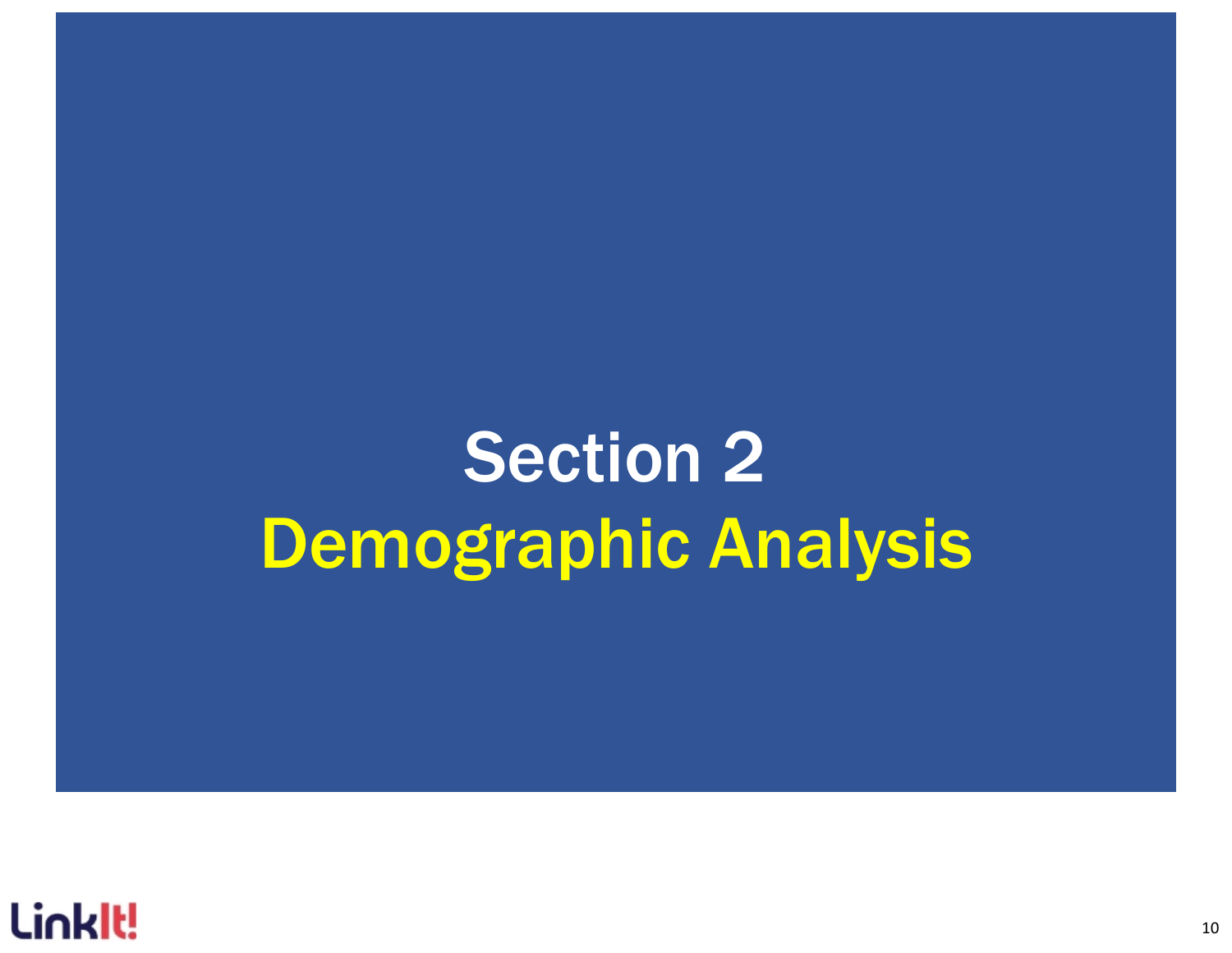## WEST DEPTFORD SCHOOL DISTRICT 2021-22 Fall Start Strong Performance by Subgroup Race

#### ELA/Language Arts

|                    |                     |                         |                 | <b>Support Levels</b> |            |                         |            |                      |            |
|--------------------|---------------------|-------------------------|-----------------|-----------------------|------------|-------------------------|------------|----------------------|------------|
|                    |                     |                         |                 | <b>Strong Support</b> |            | <b>Some Support</b>     |            | <b>Less Support</b>  |            |
|                    |                     |                         |                 | <b>May be Needed</b>  |            | <b>May be Needed</b>    |            | <b>May be Needed</b> |            |
|                    |                     |                         |                 | (Level 1)             |            | (Level 2)               |            | (Level 3)            |            |
|                    |                     | <b>Total</b>            | % of            |                       |            |                         |            |                      |            |
|                    |                     | # students              | <b>students</b> | 2021-22               | 2021-22    | 2021-22                 | 2021-22    | 2021-22              | 2021-22    |
| <b>Grade Band</b>  | Race                | <b>Tested</b>           | <b>Tested</b>   | # of students         | % of total | # of students           | % of total | # of students        | % of total |
|                    | Asian               | 4                       | 2%              | 3                     | 75%        | $\mathbf{1}$            | 25%        | $\pmb{0}$            | 0%         |
|                    | <b>Black</b>        | 22                      | 12%             | 11                    | 50%        | 5                       | 23%        | 6                    | 27%        |
| ES (G4-G4)         | Hispanic            | 14                      | 8%              | $\boldsymbol{9}$      | 64%        | $\mathbf 0$             | 0%         | 5                    | 36%        |
|                    | <b>Multiple</b>     | 9                       | 5%              | 4                     | 44%        | $\overline{2}$          | 22%        | 3                    | 33%        |
|                    | White               | 135                     | 73%             | 57                    | 42%        | 30                      | 22%        | 48                   | 36%        |
|                    | <b>All Students</b> | 184                     |                 | 84                    | 46%        | 38                      | 21%        | 62                   | 34%        |
|                    | Asian               | 22                      | 3%              | $\overline{2}$        | 9%         | $\mathbf{3}$            | 14%        | 17                   | 77%        |
|                    | <b>Black</b>        | 80                      | 9%              | 33                    | 41%        | 22                      | 28%        | 25                   | 31%        |
| <b>MS (G5-G8)</b>  | <b>Hispanic</b>     | 104                     | 12%             | 37                    | 36%        | 26                      | 25%        | 41                   | 39%        |
|                    | <b>Multiple</b>     | 43                      | 5%              | 13                    | 30%        | $\mathbf{9}$            | 21%        | 21                   | 49%        |
|                    | <b>Other</b>        | $\mathbf{1}$            | 0%              | $\mathbf 0$           | 0%         | $\mathbf{1}$            | 100%       | $\Omega$             | 0%         |
|                    | White               | 598                     | 71%             | 140                   | 23%        | 145                     | 24%        | 313                  | 52%        |
|                    | <b>All Students</b> | 848                     |                 | 225                   | 27%        | 206                     | 24%        | 417                  | 49%        |
|                    | Asian               | $\overline{7}$          | 2%              | 3                     | 43%        | $\pmb{0}$               | 0%         | 4                    | 57%        |
|                    | <b>Black</b>        | 43                      | 11%             | 24                    | 56%        | $\overline{2}$          | 5%         | 17                   | 40%        |
|                    | Hispanic            | 57                      | 15%             | 21                    | 37%        | $\boldsymbol{9}$        | 16%        | 27                   | 47%        |
| <b>HS (G9-G12)</b> | <b>Multiple</b>     | 19                      | 5%              | $6\phantom{1}$        | 32%        | 5                       | 26%        | 8                    | 42%        |
|                    | Other               | $\mathbf{1}$            | 0%              | $\mathbf{1}$          | 100%       | $\mathbf 0$             | 0%         | $\mathbf 0$          | 0%         |
|                    | White               | 247                     | 66%             | 55                    | 22%        | 37                      | 15%        | 155                  | 63%        |
|                    | <b>All Students</b> | 374                     |                 | 110                   | 29%        | 53                      | 14%        | 211                  | 56%        |
|                    | Asian               | 33                      | 2%              | 8                     | 24%        | $\overline{\mathbf{4}}$ | 12%        | 21                   | 64%        |
|                    | <b>Black</b>        | 145                     | 10%             | 68                    | 47%        | 29                      | 20%        | 48                   | 33%        |
|                    | <b>Hispanic</b>     | 175                     | 12%             | 67                    | 38%        | 35                      | 20%        | 73                   | 42%        |
| <b>All Grades</b>  | <b>Multiple</b>     | $71$                    | 5%              | 23                    | 32%        | 16                      | 23%        | 32                   | 45%        |
|                    | <b>Other</b>        | $\overline{\mathbf{2}}$ | 0%              | $\mathbf{1}$          | 50%        | $\mathbf{1}$            | 50%        | $\mathbf 0$          | 0%         |
|                    | <b>White</b>        | 980                     | 70%             | 252                   | 26%        | 212                     | 22%        | 516                  | 53%        |
|                    | <b>All Students</b> | 1,406                   |                 | 419                   | 30%        | 297                     | 21%        | 690                  | 49%        |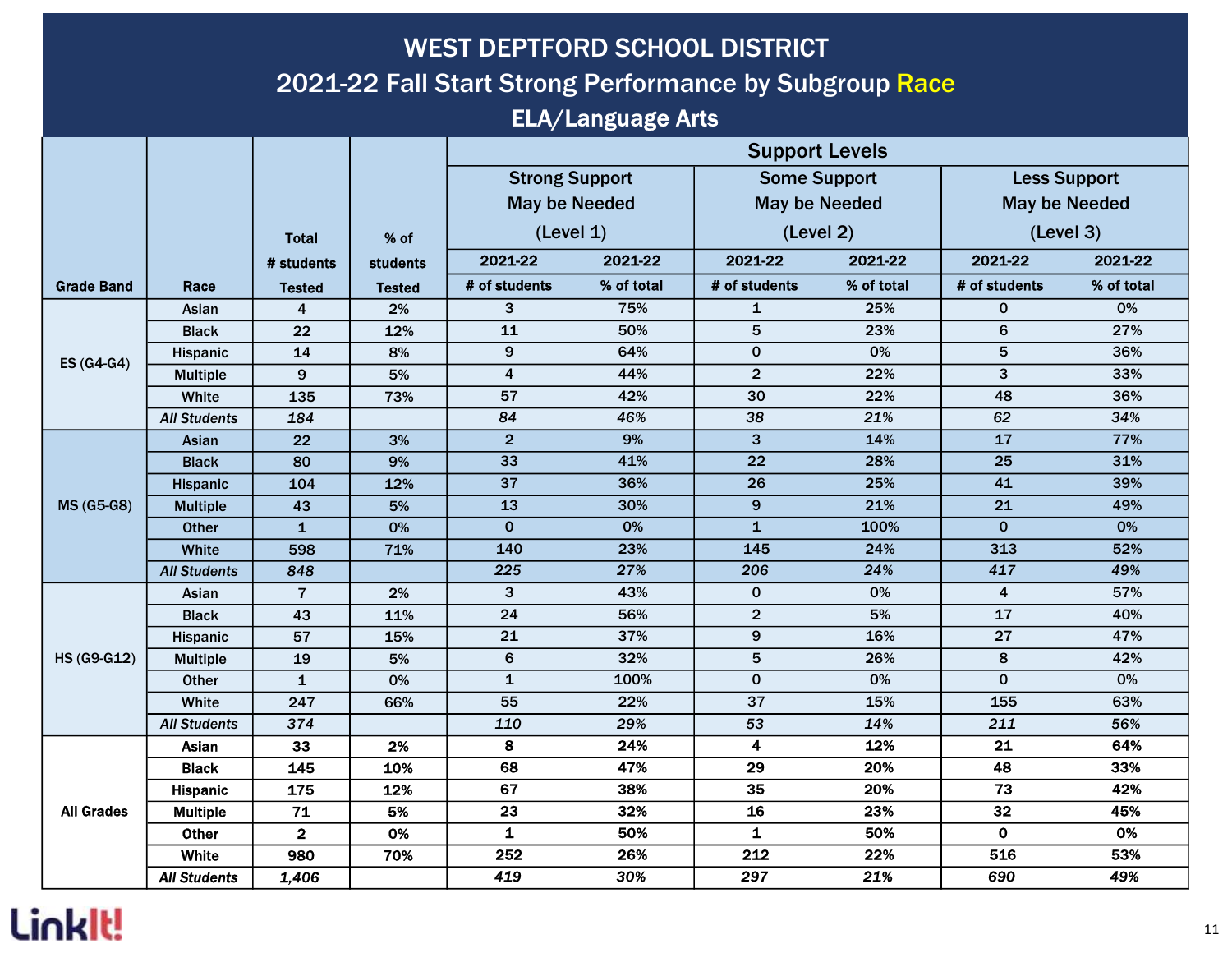#### 2021-22 Fall Start Strong Performance by Subgroup Race

ELA/Language Arts

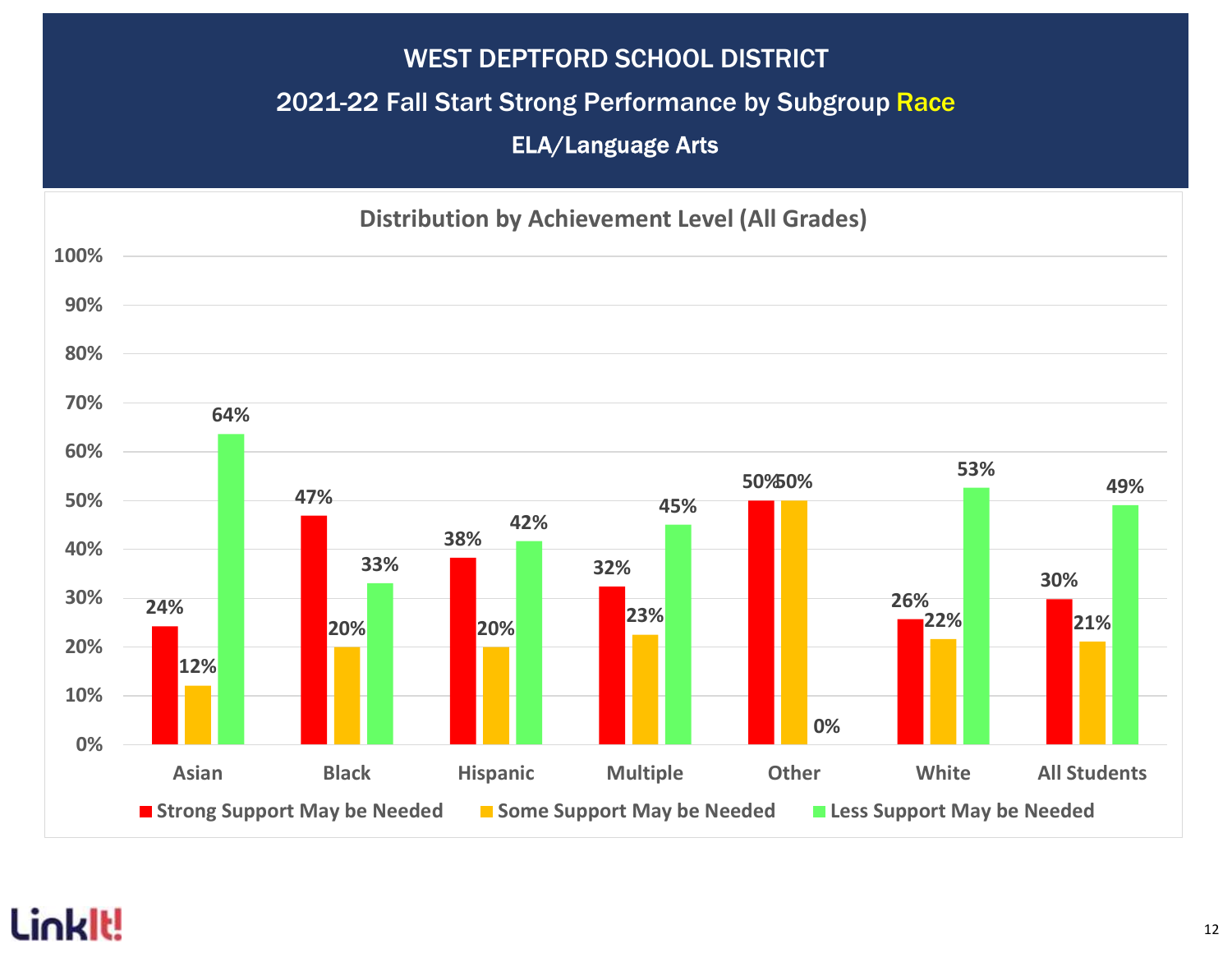### WEST DEPTFORD SCHOOL DISTRICT 2021-22 Fall Start Strong Performance by Subgroup Race

**Mathematics** 

|                    |                          |                |                     | <b>Support Levels</b> |            |                      |            |                         |            |  |  |
|--------------------|--------------------------|----------------|---------------------|-----------------------|------------|----------------------|------------|-------------------------|------------|--|--|
|                    |                          |                |                     | <b>Strong Support</b> |            | <b>Some Support</b>  |            | <b>Less Support</b>     |            |  |  |
|                    |                          |                |                     | <b>May be Needed</b>  |            | <b>May be Needed</b> |            | <b>May be Needed</b>    |            |  |  |
|                    |                          | <b>Total</b>   | % of                | (Level 1)             |            | (Level 2)            |            | (Level 3)               |            |  |  |
|                    |                          | # students     | <b>students</b>     | 2021-22               | 2021-22    | 2021-22              | 2021-22    | 2021-22                 | 2021-22    |  |  |
| <b>Grade Band</b>  |                          |                |                     | # of students         | % of total | # of students        | % of total | # of students           | % of total |  |  |
|                    | Race                     | <b>Tested</b>  | <b>Tested</b><br>2% | $\mathbf{1}$          | 25%        | $\overline{2}$       | 50%        | $\mathbf{1}$            | 25%        |  |  |
|                    | Asian<br><b>Black</b>    | 4<br>22        | 12%                 | 12                    | 55%        | $\overline{7}$       | 32%        | 3                       | 14%        |  |  |
|                    |                          | 14             | 8%                  | 11                    | 79%        | $\overline{2}$       | 14%        | $\mathbf{1}$            | 7%         |  |  |
| ES (G4-G4)         | Hispanic                 | 8              | 4%                  | 4                     | 50%        | $\mathbf 0$          | 0%         | $\overline{\mathbf{4}}$ | 50%        |  |  |
|                    | <b>Multiple</b><br>White | 135            | 74%                 | 62                    | 46%        | 25                   | 19%        | 48                      | 36%        |  |  |
|                    | <b>All Students</b>      | 183            |                     | 90                    | 49%        | 36                   | 20%        | 57                      | 31%        |  |  |
|                    | Asian                    | 22             | 3%                  | $6\phantom{1}$        | 27%        | 5                    | 23%        | 11                      | 50%        |  |  |
|                    | <b>Black</b>             | 79             | 9%                  | 52                    | 66%        | 19                   | 24%        | 8                       | 10%        |  |  |
| <b>MS (G5-G8)</b>  | <b>Hispanic</b>          | 104            | 12%                 | 66                    | 63%        | 27                   | 26%        | 11                      | 11%        |  |  |
|                    | <b>Multiple</b>          | 43             | 5%                  | 23                    | 53%        | 11                   | 26%        | $\boldsymbol{9}$        | 21%        |  |  |
|                    | <b>Other</b>             | $\mathbf{1}$   | 0%                  | $\mathbf{1}$          | 100%       | $\mathbf 0$          | 0%         | $\mathbf 0$             | 0%         |  |  |
|                    | White                    | 599            | 71%                 | 275                   | 46%        | 192                  | 32%        | 132                     | 22%        |  |  |
|                    | <b>All Students</b>      | 848            |                     | 423                   | 50%        | 254                  | 30%        | 171                     | 20%        |  |  |
|                    | Asian                    | $6\phantom{1}$ | 2%                  | $\mathbf{1}$          | 17%        | $\overline{2}$       | 33%        | 3                       | 50%        |  |  |
|                    | <b>Black</b>             | 34             | 10%                 | 23                    | 68%        | 9                    | 26%        | $\overline{2}$          | 6%         |  |  |
|                    | Hispanic                 | 57             | 16%                 | 32                    | 56%        | 14                   | 25%        | 11                      | 19%        |  |  |
| <b>HS (G9-G12)</b> | <b>Multiple</b>          | 16             | 5%                  | 11                    | 69%        | $\overline{2}$       | 13%        | $\overline{3}$          | 19%        |  |  |
|                    | White                    | 234            | 67%                 | 92                    | 39%        | 68                   | 29%        | 74                      | 32%        |  |  |
|                    | <b>All Students</b>      | 347            |                     | 159                   | 46%        | 95                   | 27%        | 93                      | 27%        |  |  |
|                    | <b>Asian</b>             | 32             | 2%                  | 8                     | 25%        | 9                    | 28%        | 15                      | 47%        |  |  |
|                    | <b>Black</b>             | 135            | 10%                 | 87                    | 64%        | 35                   | 26%        | 13                      | 10%        |  |  |
|                    | <b>Hispanic</b>          | 175            | 13%                 | 109                   | 62%        | 43                   | 25%        | 23                      | 13%        |  |  |
| <b>All Grades</b>  | <b>Multiple</b>          | 67             | 5%                  | 38                    | 57%        | 13                   | 19%        | 16                      | 24%        |  |  |
|                    | <b>Other</b>             | $\mathbf{1}$   | 0%                  | $\mathbf{1}$          | 100%       | $\mathbf{o}$         | 0%         | $\mathbf{o}$            | 0%         |  |  |
|                    | <b>White</b>             | 968            | 70%                 | 429                   | 44%        | 285                  | 29%        | 254                     | 26%        |  |  |
|                    | <b>All Students</b>      | 1,378          |                     | 672                   | 49%        | 385                  | 28%        | 321                     | 23%        |  |  |

Middle School (MS) Grade Band includes any Algebra I or Geometry results taken in Middle School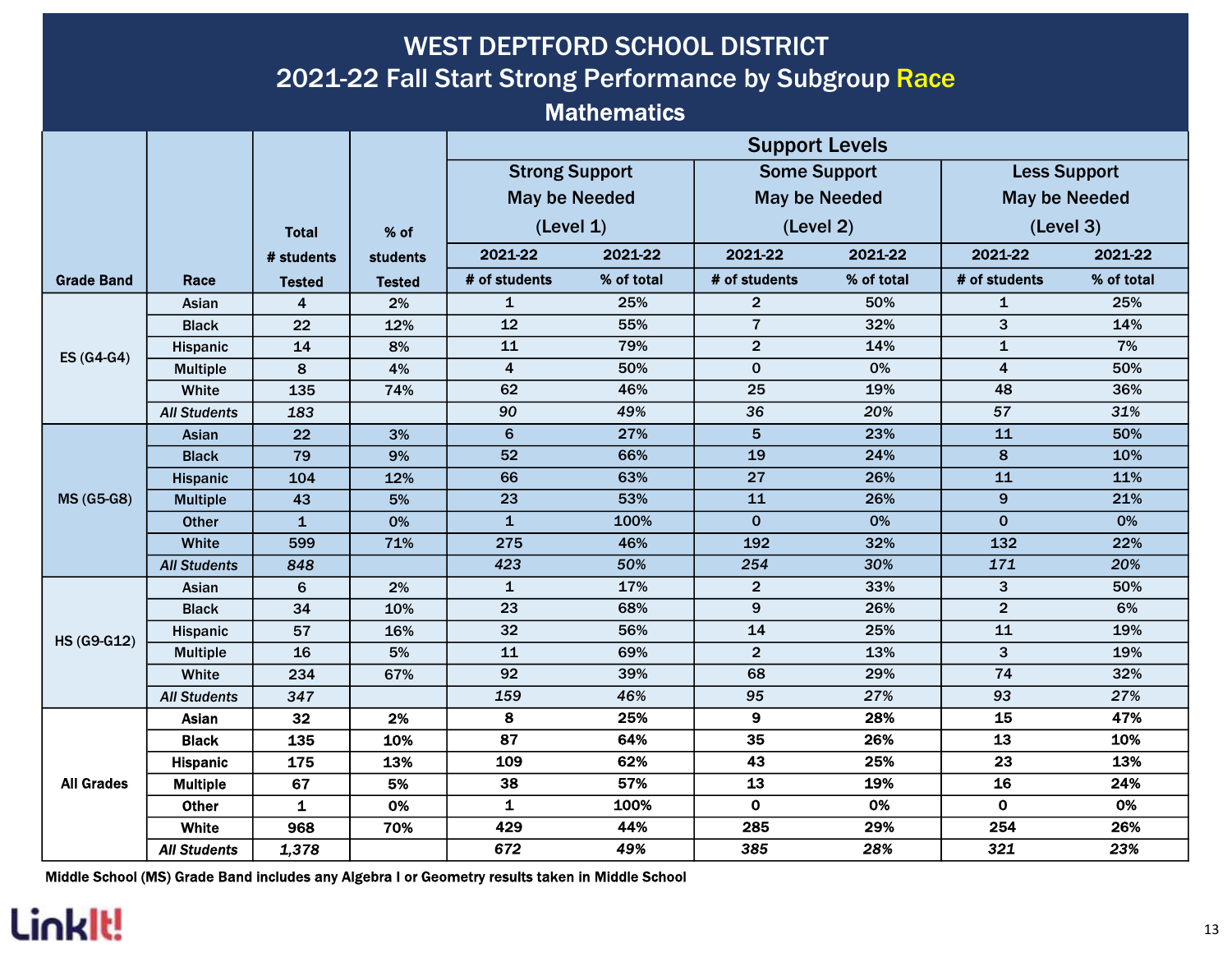#### 2021-22 Fall Start Strong Performance by Subgroup Race

**Mathematics** 

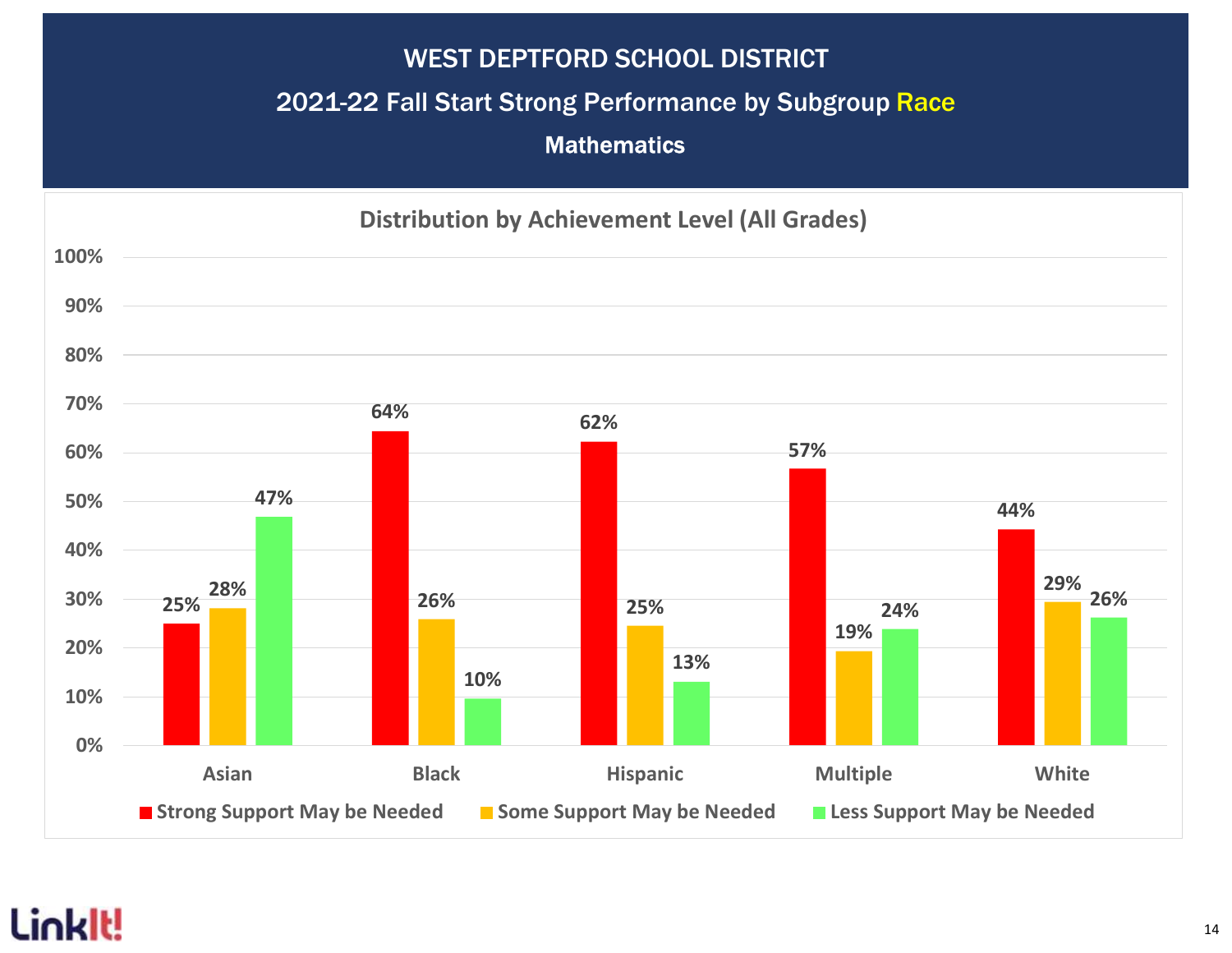#### 2021-22 Fall Start Strong Performance by Subgroup Race

**Science** 

|                    |                     |               |                 |                       | <b>Support Levels</b> |                         |            |                         |            |  |  |
|--------------------|---------------------|---------------|-----------------|-----------------------|-----------------------|-------------------------|------------|-------------------------|------------|--|--|
|                    |                     |               |                 | <b>Strong Support</b> |                       | <b>Some Support</b>     |            | <b>Less Support</b>     |            |  |  |
|                    |                     |               |                 | <b>May be Needed</b>  |                       | <b>May be Needed</b>    |            | <b>May be Needed</b>    |            |  |  |
|                    |                     | <b>Total</b>  | % of            | (Level 1)             |                       | (Level 2)               |            | (Level 3)               |            |  |  |
|                    |                     | # students    | <b>students</b> | 2021-22               | 2021-22               | 2021-22                 | 2021-22    | 2021-22                 | 2021-22    |  |  |
| <b>Grade Band</b>  | Race                | <b>Tested</b> | <b>Tested</b>   | # of students         | % of total            | # of students           | % of total | # of students           | % of total |  |  |
|                    | Asian               | 6             | 3%              | $\mathbf 0$           | 0%                    | $\overline{2}$          | 33%        | $\overline{\mathbf{4}}$ | 67%        |  |  |
|                    | <b>Black</b>        | 22            | 10%             | 13                    | 59%                   | $6\phantom{1}$          | 27%        | 3                       | 14%        |  |  |
|                    | <b>Hispanic</b>     | 28            | 12%             | 14                    | 50%                   | 10                      | 36%        | $\overline{\mathbf{4}}$ | 14%        |  |  |
| <b>MS (G5-G8)</b>  | <b>Multiple</b>     | 9             | 4%              | $\overline{2}$        | 22%                   | $\overline{\mathbf{4}}$ | 44%        | 3                       | 33%        |  |  |
|                    | White               | 166           | 72%             | 54                    | 33%                   | 68                      | 41%        | 44                      | 27%        |  |  |
|                    | <b>All Students</b> | 231           |                 | 83                    | 36%                   | 90                      | 39%        | 58                      | 25%        |  |  |
|                    | Asian               | 9             | 2%              | 5                     | 56%                   | 3                       | 33%        | 1                       | 11%        |  |  |
|                    | <b>Black</b>        | 41            | 10%             | 30                    | 73%                   | $\boldsymbol{9}$        | 22%        | $\overline{2}$          | 5%         |  |  |
|                    | Hispanic            | 52            | 13%             | 32                    | 62%                   | 13                      | 25%        | $\overline{7}$          | 13%        |  |  |
| <b>HS (G9-G12)</b> | <b>Multiple</b>     | 25            | 6%              | 13                    | 52%                   | 8                       | 32%        | 4                       | 16%        |  |  |
|                    | Other               | $\mathbf{1}$  | 0%              | $\mathbf{1}$          | 100%                  | $\pmb{0}$               | 0%         | $\mathbf 0$             | 0%         |  |  |
|                    | White               | 266           | 68%             | 89                    | 33%                   | 113                     | 42%        | 64                      | 24%        |  |  |
|                    | <b>All Students</b> | 394           |                 | 170                   | 43%                   | 146                     | 37%        | 78                      | 20%        |  |  |
|                    | <b>Asian</b>        | 15            | 2%              | 5                     | 33%                   | 5                       | 33%        | $\overline{\mathbf{5}}$ | 33%        |  |  |
|                    | <b>Black</b>        | 63            | 10%             | 43                    | 68%                   | 15                      | 24%        | 5                       | 8%         |  |  |
|                    | <b>Hispanic</b>     | 80            | 13%             | 46                    | 58%                   | 23                      | 29%        | 11                      | 14%        |  |  |
| <b>All Grades</b>  | <b>Multiple</b>     | 34            | 5%              | 15                    | 44%                   | 12                      | 35%        | $\overline{7}$          | 21%        |  |  |
|                    | <b>Other</b>        | $\mathbf{1}$  | 0%              | 1                     | 100%                  | $\mathbf 0$             | 0%         | $\mathbf 0$             | 0%         |  |  |
|                    | <b>White</b>        | 432           | 69%             | 143                   | 33%                   | 181                     | 42%        | 108                     | 25%        |  |  |
|                    | <b>All Students</b> | 625           |                 | 253                   | 40%                   | 236                     | 38%        | 136                     | 22%        |  |  |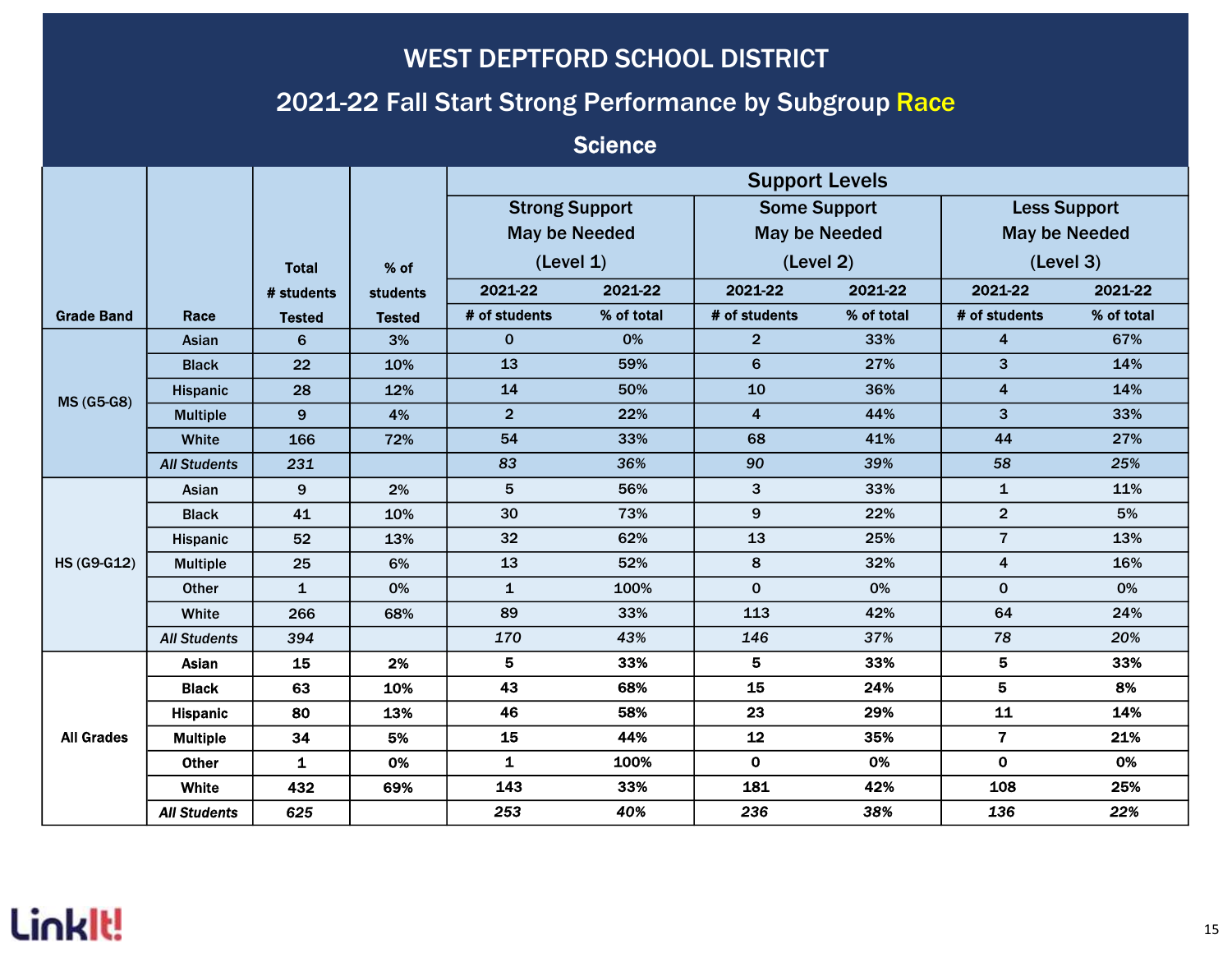#### 2021-22 Fall Start Strong Performance by Subgroup Race

**Science** 

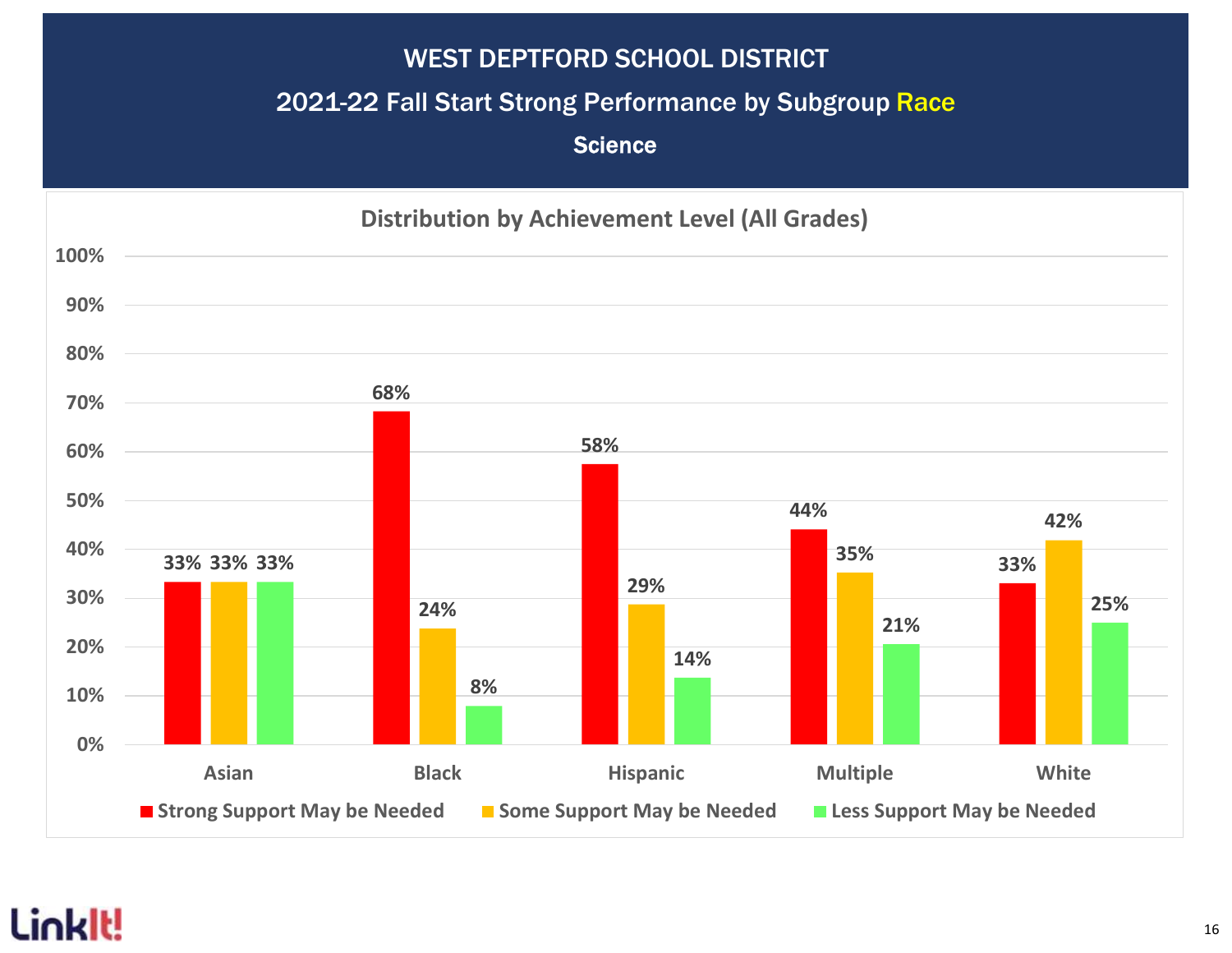#### 2021-22 Fall Start Strong Performance by Subgroup Gender

#### ELA/Language Arts

|                    |                     |              |                 | <b>Support Levels</b> |                      |                     |                    |                      |            |  |
|--------------------|---------------------|--------------|-----------------|-----------------------|----------------------|---------------------|--------------------|----------------------|------------|--|
|                    |                     |              |                 | <b>Strong Support</b> |                      | <b>Some Support</b> |                    | <b>Less Support</b>  |            |  |
|                    |                     |              |                 |                       | <b>May be Needed</b> |                     | May be Needed      | <b>May be Needed</b> |            |  |
|                    |                     | <b>Total</b> | % of            |                       | (Level 1)            |                     | (Level 2)          | (Level 3)            |            |  |
|                    |                     | # students   | <b>students</b> | 2021-22               | 2021-22              |                     | 2021-22<br>2021-22 |                      | 2021-22    |  |
| <b>Grade Band</b>  | Race                | Tested       | <b>Tested</b>   | # of students         | % of total           | # of students       | % of total         | # of students        | % of total |  |
|                    | Female              | 84           | 46%             | 40                    | 48%                  | 16                  | 19%                | 28                   | 33%        |  |
| ES (G4-G4)         | Male                | 100          | 54%             | 44                    | 44%                  | 22                  | 22%                | 34                   | 34%        |  |
|                    | <b>All Students</b> | 184          |                 | 84                    | 46%                  | 38                  | 21%                | 62                   | 34%        |  |
|                    | <b>Female</b>       | 419          | 49%             | 99                    | 24%                  | 101                 | 24%                | 219                  | 52%        |  |
| <b>MS (G5-G8)</b>  | <b>Male</b>         | 428          | 50%             | 126                   | 29%                  | 105                 | 25%                | 197                  | 46%        |  |
|                    | <b>All Students</b> | 848          |                 | 225                   | 27%                  | 206                 | 24%                | 417                  | 49%        |  |
|                    | Female              | 187          | 50%             | 51                    | 27%                  | 26                  | 14%                | 110                  | 59%        |  |
| <b>HS (G9-G12)</b> | <b>Male</b>         | 186          | 50%             | 59                    | 32%                  | 27                  | 15%                | 100                  | 54%        |  |
|                    | <b>All Students</b> | 374          |                 | 110                   | 29%                  | 53                  | 14%                | 211                  | 56%        |  |
|                    | Female              | 690          | 49%             | 190                   | 28%                  | 143                 | 21%                | 357                  | 52%        |  |
| <b>All Grades</b>  | Male                | 714          | 51%             | 229                   | 32%                  | 154                 | 22%                | 331                  | 46%        |  |
|                    | <b>All Students</b> | 1,406        |                 | 419                   | 30%                  | 297                 | 21%                | 690                  | 49%        |  |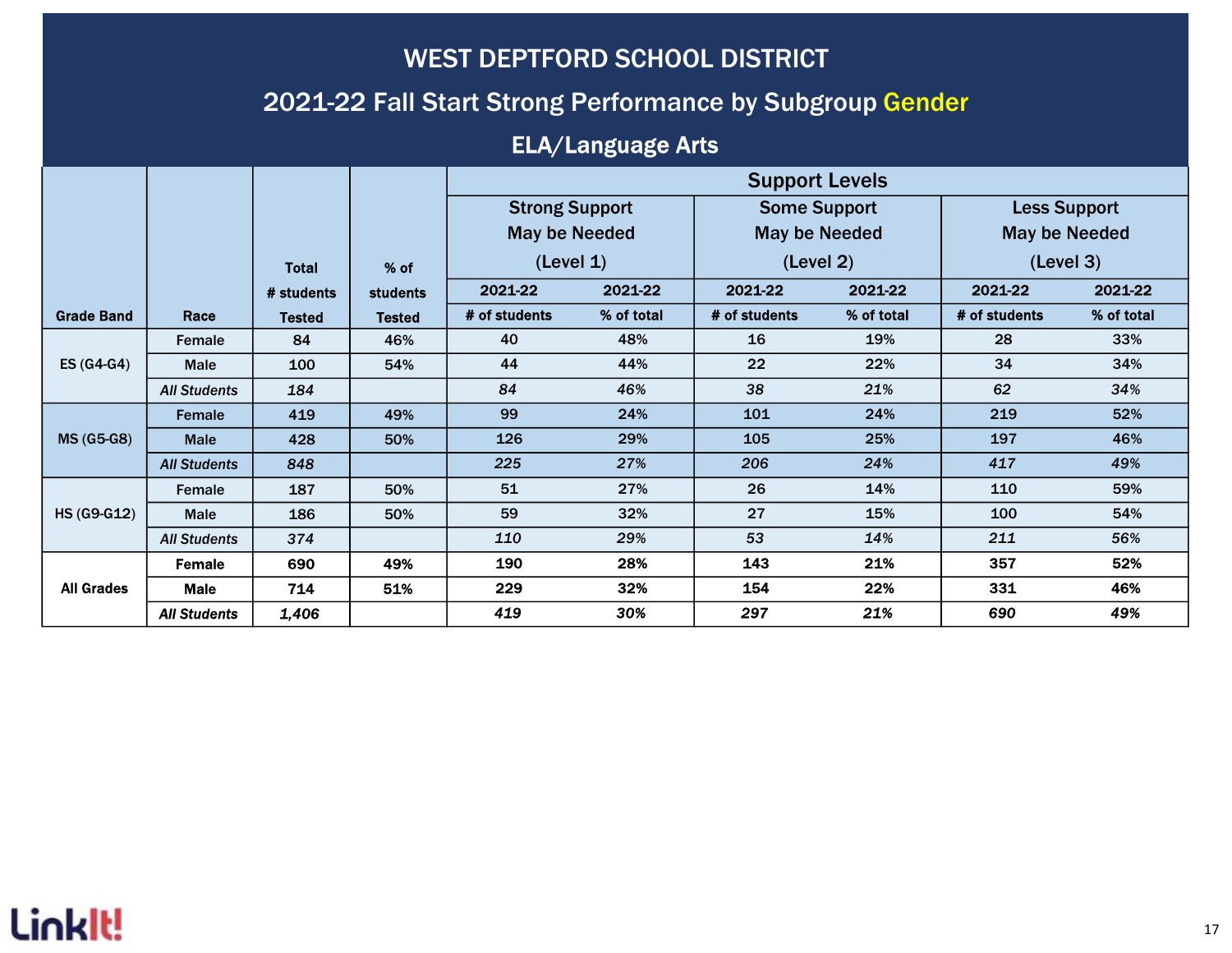#### 2021-22 Fall Start Strong Performance by Subgroup Gender

ELA/Language Arts

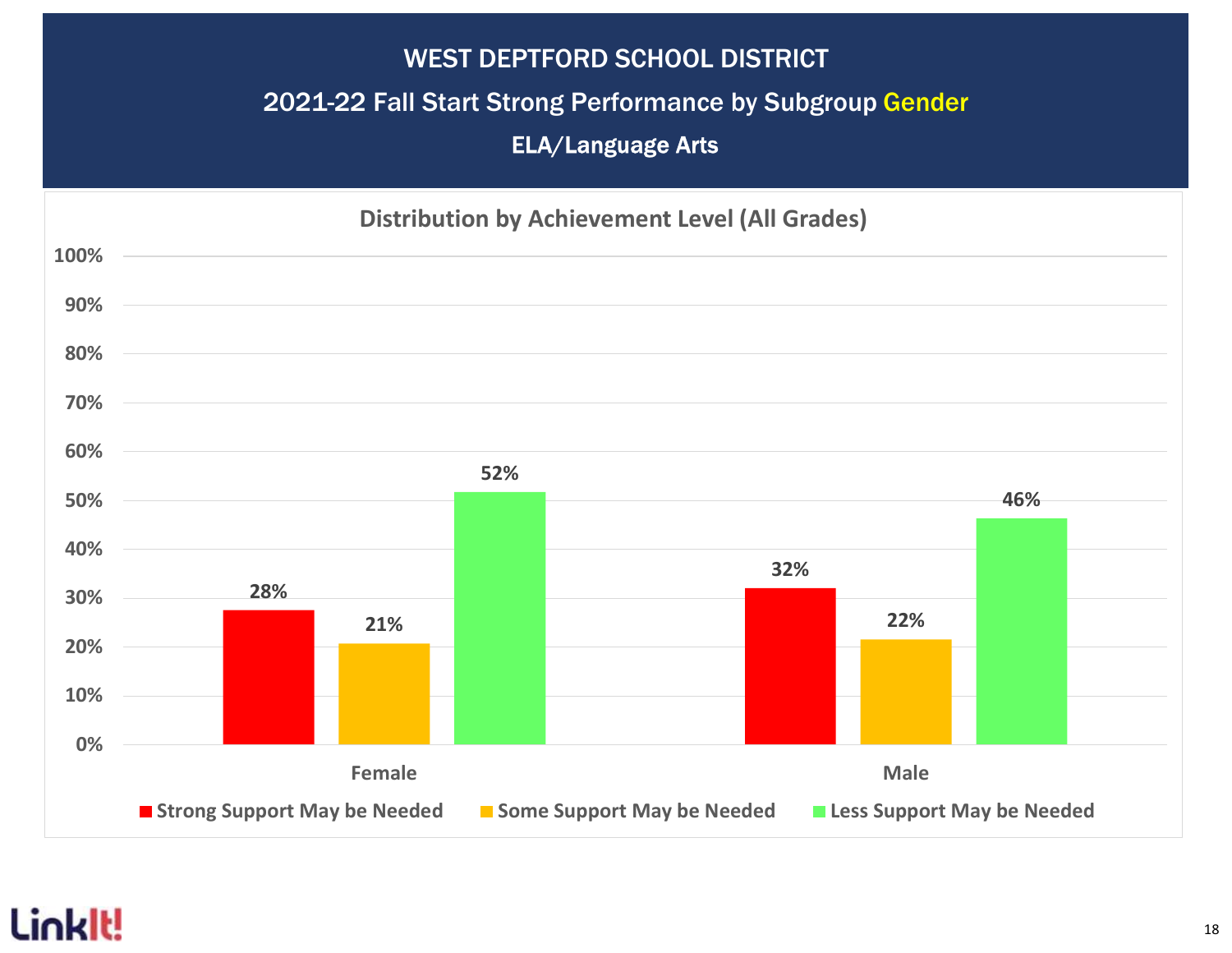#### 2021-22 Fall Start Strong Performance by Subgroup Gender

#### **Mathematics**

|                    |                     |              |                 | <b>Support Levels</b> |                      |                     |                      |                      |            |  |
|--------------------|---------------------|--------------|-----------------|-----------------------|----------------------|---------------------|----------------------|----------------------|------------|--|
|                    |                     |              |                 | <b>Strong Support</b> |                      | <b>Some Support</b> |                      | <b>Less Support</b>  |            |  |
|                    |                     |              |                 |                       | <b>May be Needed</b> |                     | <b>May be Needed</b> | <b>May be Needed</b> |            |  |
|                    |                     | <b>Total</b> | % of            |                       | (Level 1)            |                     | (Level 2)            | (Level 3)            |            |  |
|                    |                     | # students   | <b>students</b> | 2021-22               | 2021-22              | 2021-22<br>2021-22  |                      | 2021-22              | 2021-22    |  |
| <b>Grade Band</b>  | Race                | Tested       | <b>Tested</b>   | # of students         | % of total           | # of students       | % of total           | # of students        | % of total |  |
|                    | Female              | 83           | 45%             | 50                    | 60%                  | 19                  | 23%                  | 14                   | 17%        |  |
| ES (G4-G4)         | Male                | 100          | 55%             | 40                    | 40%                  | 17                  | 17%                  | 43                   | 43%        |  |
|                    | <b>All Students</b> | 183          |                 | 90                    | 49%                  | 36                  | 20%                  | 57                   | 31%        |  |
|                    | Female              | 420          | 50%             | 216                   | 51%                  | 128                 | 30%                  | 76                   | 18%        |  |
| <b>MS (G5-G8)</b>  | <b>Male</b>         | 427          | 50%             | 207                   | 48%                  | 126                 | 30%                  | 94                   | 22%        |  |
|                    | <b>All Students</b> | 848          |                 | 423                   | 50%                  | 254                 | 30%                  | 171                  | 20%        |  |
|                    | Female              | 169          | 49%             | 83                    | 49%                  | 40                  | 24%                  | 46                   | 27%        |  |
| <b>HS (G9-G12)</b> | <b>Male</b>         | 177          | 51%             | 76                    | 43%                  | 55                  | 31%                  | 46                   | 26%        |  |
|                    | <b>All Students</b> | 347          |                 | 159                   | 46%                  | 95                  | 27%                  | 93                   | 27%        |  |
|                    | <b>Female</b>       | 672          | 49%             | 349                   | 52%                  | 187                 | 28%                  | 136                  | 20%        |  |
| <b>All Grades</b>  | <b>Male</b>         | 704          | 51%             | 323                   | 46%                  | 198                 | 28%                  | 183                  | 26%        |  |
|                    | <b>All Students</b> | 1,378        |                 | 672                   | 49%                  | 385                 | 28%                  | 321                  | 23%        |  |

Middle School (MS) Grade Band includes any Algebra I or Geometry results taken in Middle School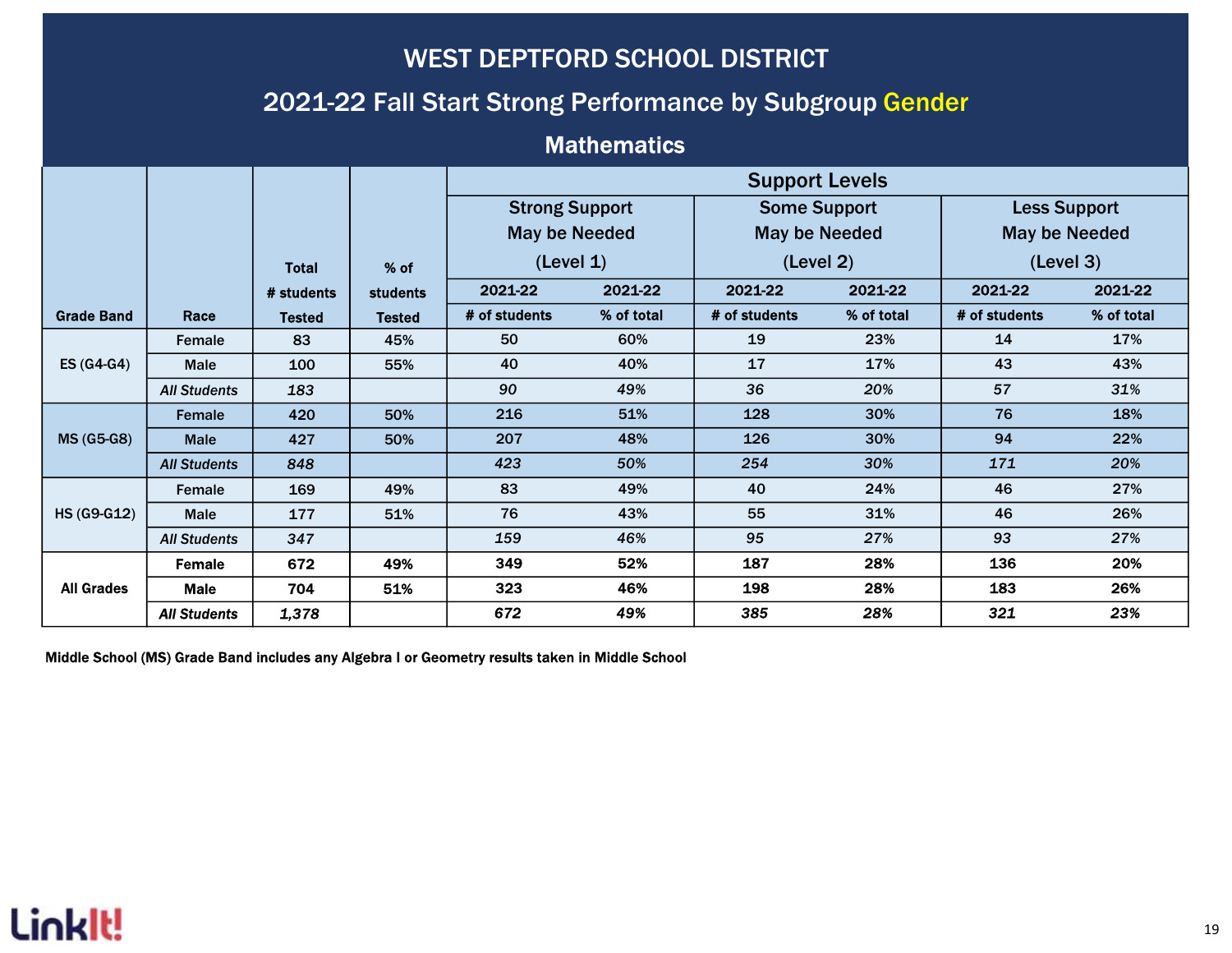#### 2021-22 Fall Start Strong Performance by Subgroup Gender

**Mathematics** 

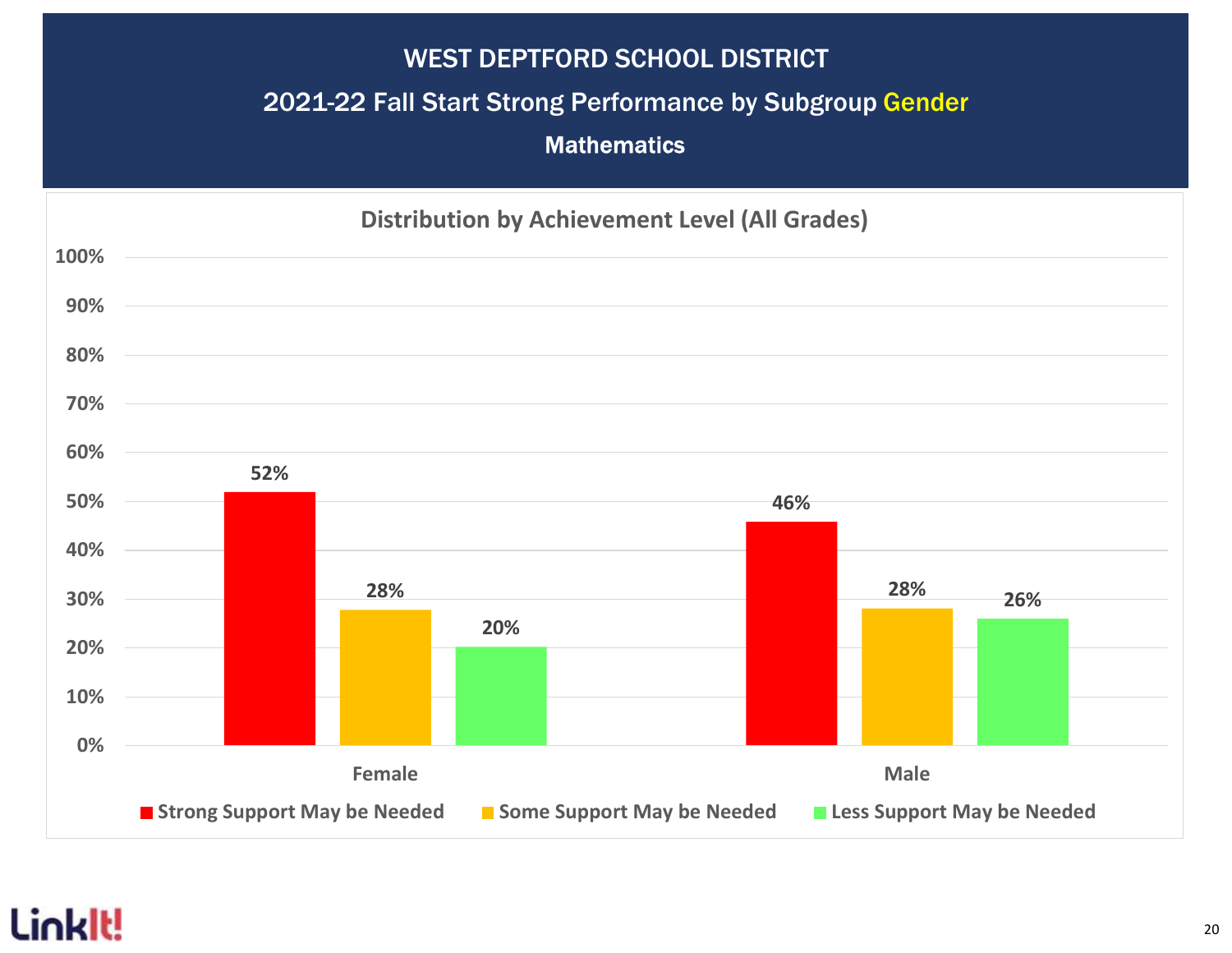#### 2021-22 Fall Start Strong Performance by Subgroup Gender

**Science** 

|                    |                     |               |                 | <b>Support Levels</b> |                       |               |                     |                      |            |  |
|--------------------|---------------------|---------------|-----------------|-----------------------|-----------------------|---------------|---------------------|----------------------|------------|--|
|                    |                     |               |                 |                       | <b>Strong Support</b> |               | <b>Some Support</b> | <b>Less Support</b>  |            |  |
|                    |                     |               |                 | <b>May be Needed</b>  |                       | May be Needed |                     | <b>May be Needed</b> |            |  |
|                    |                     | <b>Total</b>  | % of            | (Level 1)             |                       | (Level 2)     |                     | (Level 3)            |            |  |
|                    |                     | # students    | <b>students</b> | 2021-22<br>2021-22    |                       | 2021-22       | 2021-22             | 2021-22              | 2021-22    |  |
| <b>Grade Band</b>  | Race                | <b>Tested</b> | <b>Tested</b>   | # of students         | % of total            | # of students | % of total          | # of students        | % of total |  |
|                    | Female              | 110           | 48%             | 43                    | 39%                   | 46            | 42%                 | 21                   | 19%        |  |
| <b>MS (G5-G8)</b>  | <b>Male</b>         | 121           | 52%             | 40                    | 33%                   | 44            | 36%                 | 37                   | 31%        |  |
|                    | <b>All Students</b> | 231           |                 | 83                    | 36%                   | 90            | 39%                 | 58                   | 25%        |  |
|                    | Female              | 200           | 51%             | 94                    | 47%                   | 73            | 37%                 | 33                   | 17%        |  |
| <b>HS (G9-G12)</b> | <b>Male</b>         | 192           | 49%             | 76                    | 40%                   | 71            | 37%                 | 45                   | 23%        |  |
|                    | <b>All Students</b> | 394           |                 | 170                   | 43%                   | 146           | 37%                 | 78                   | 20%        |  |
| <b>All Grades</b>  | <b>Female</b>       | 310           | 50%             | 137                   | 44%                   | 119           | 38%                 | 54                   | 17%        |  |
|                    | Male                | 313           | 50%             | 116                   | 37%                   | 115           | 37%                 | 82                   | 26%        |  |
|                    | <b>All Students</b> | 625           |                 | 253                   | 40%                   | 236           | 38%                 | 136                  | 22%        |  |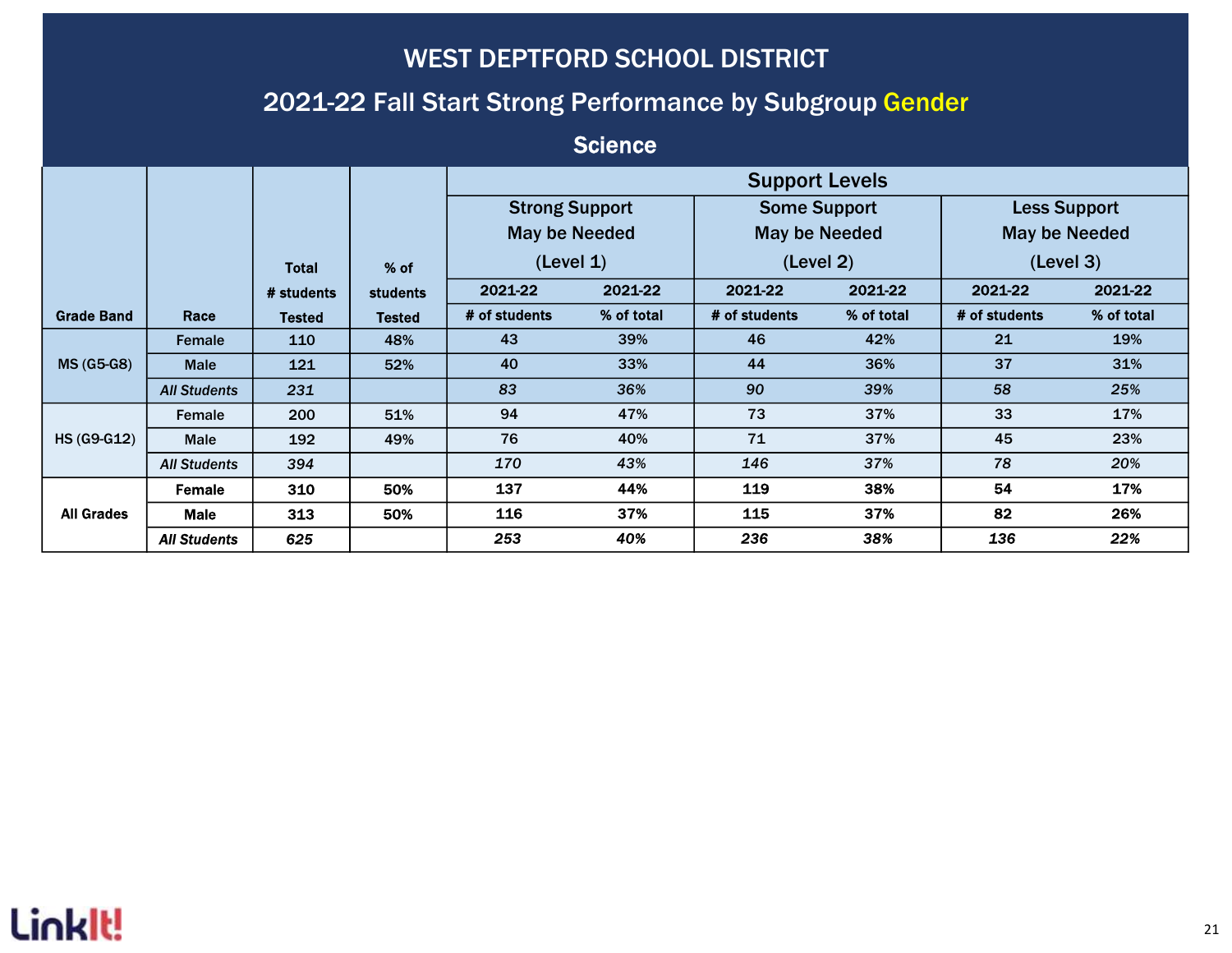#### 2021-22 Fall Start Strong Performance by Subgroup Gender

**Science** 

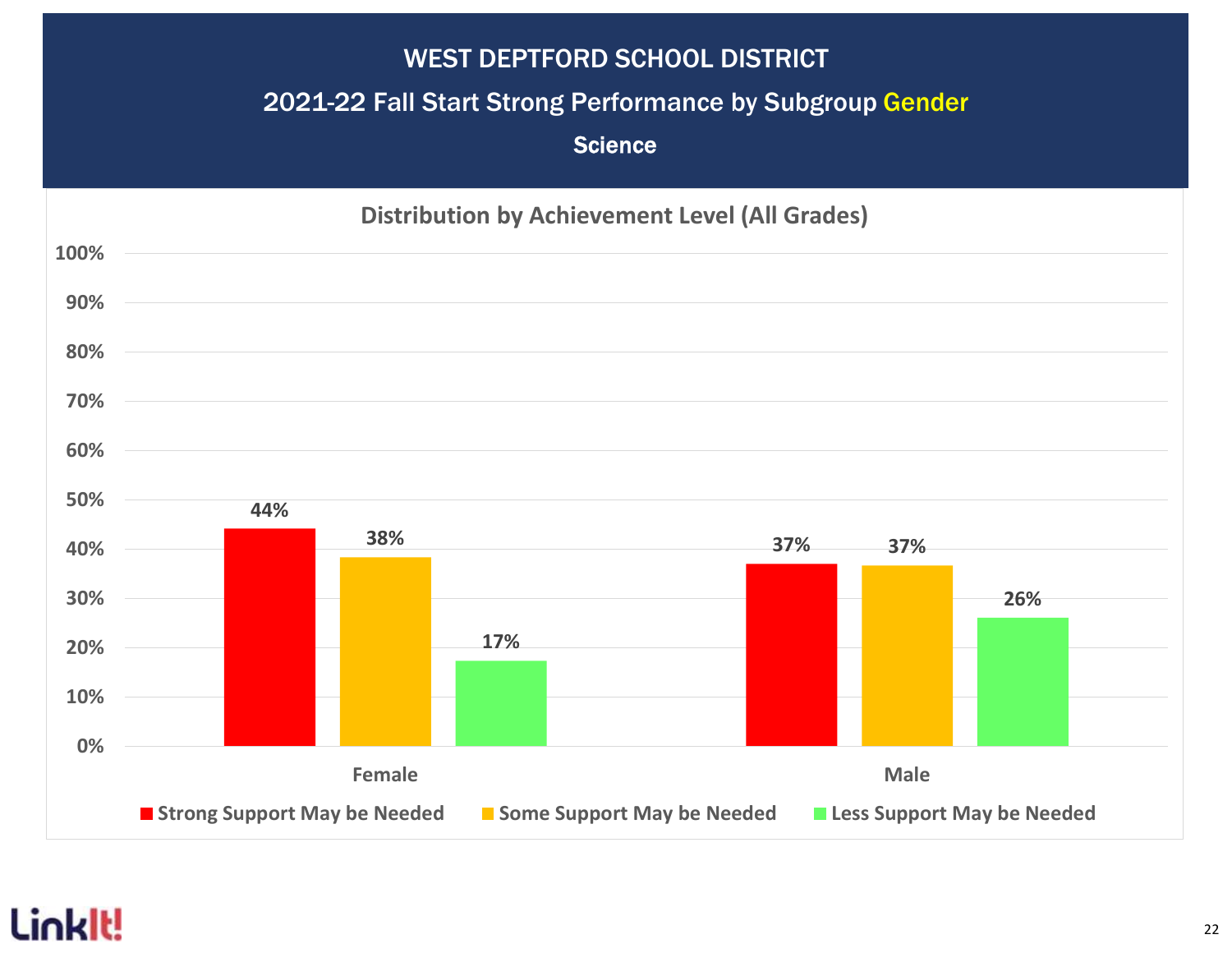|                    | <b>WEST DEPTFORD SCHOOL DISTRICT</b><br>2021-22 Fall Start Strong Performance by Subgroup Program<br><b>ELA/Language Arts</b> |                         |                 |                         |                                               |                       |                                             |               |                                             |  |  |  |  |
|--------------------|-------------------------------------------------------------------------------------------------------------------------------|-------------------------|-----------------|-------------------------|-----------------------------------------------|-----------------------|---------------------------------------------|---------------|---------------------------------------------|--|--|--|--|
|                    |                                                                                                                               |                         |                 |                         |                                               | <b>Support Levels</b> |                                             |               |                                             |  |  |  |  |
|                    |                                                                                                                               |                         |                 |                         | <b>Strong Support</b><br><b>May be Needed</b> |                       | <b>Some Support</b><br><b>May be Needed</b> |               | <b>Less Support</b><br><b>May be Needed</b> |  |  |  |  |
|                    |                                                                                                                               | <b>Total</b>            | % of            | (Level 1)               |                                               | (Level 2)             |                                             | (Level 3)     |                                             |  |  |  |  |
|                    |                                                                                                                               | # students              | <b>students</b> | 2021-22                 | 2021-22                                       | 2021-22               | 2021-22                                     | 2021-22       | 2021-22                                     |  |  |  |  |
| <b>Grade Band</b>  | Race                                                                                                                          | <b>Tested</b>           | <b>Tested</b>   | # of students           | % of total                                    | # of students         | % of total                                  | # of students | % of total                                  |  |  |  |  |
|                    | F/R Lunch                                                                                                                     | 41                      | 22%             | 20                      | 49%                                           | 8                     | 20%                                         | 13            | 32%                                         |  |  |  |  |
|                    | Section 504                                                                                                                   | $\overline{\mathbf{4}}$ | 2%              | $\overline{4}$          | 100%                                          | $\mathbf 0$           | 0%                                          | $\mathbf{0}$  | 0%                                          |  |  |  |  |
|                    | <b>ELL</b>                                                                                                                    | 3                       | 2%              | $\overline{2}$          | 67%                                           | $\mathbf{1}$          | 33%                                         | $\mathbf{0}$  | 0%                                          |  |  |  |  |
| $ES(G4-G4)$        | <b>SpecEd</b>                                                                                                                 | 49                      | 27%             | 27                      | 55%                                           | $\overline{7}$        | 14%                                         | 15            | 31%                                         |  |  |  |  |
|                    | GenEd                                                                                                                         | 133                     | 72%             | 56                      | 42%                                           | 30                    | 23%                                         | 47            | 35%                                         |  |  |  |  |
|                    | <b>All Students</b>                                                                                                           | 184                     |                 | 84                      | 46%                                           | 38                    | 21%                                         | 62            | 34%                                         |  |  |  |  |
|                    | $F/R$ Lunch                                                                                                                   | 147                     | 17%             | 52                      | 35%                                           | 40                    | 27%                                         | 55            | 37%                                         |  |  |  |  |
|                    | Section 504                                                                                                                   | 25                      | 3%              | 3                       | 12%                                           | $\overline{7}$        | 28%                                         | 15            | 60%                                         |  |  |  |  |
|                    | <b>ELL</b>                                                                                                                    | $\overline{\mathbf{4}}$ | 0%              | $\overline{2}$          | 50%                                           | $\mathbf{1}$          | 25%                                         | $\mathbf{1}$  | 25%                                         |  |  |  |  |
| <b>MS (G5-G8)</b>  | <b>SpecEd</b>                                                                                                                 | 166                     | 20%             | 92                      | 55%                                           | 37                    | 22%                                         | 37            | 22%                                         |  |  |  |  |
|                    | GenEd                                                                                                                         | 678                     | 80%             | 131                     | 19%                                           | 168                   | 25%                                         | 379           | 56%                                         |  |  |  |  |
|                    | <b>All Students</b>                                                                                                           | 848                     |                 | 225                     | 27%                                           | 206                   | 24%                                         | 417           | 49%                                         |  |  |  |  |
|                    | $F/R$ Lunch                                                                                                                   | 58                      | 15%             | 30                      | 52%                                           | $\overline{7}$        | 12%                                         | 21            | 36%                                         |  |  |  |  |
|                    | Section 504                                                                                                                   | 18                      | 5%              | $\overline{\mathbf{4}}$ | 22%                                           | $\overline{2}$        | 11%                                         | 12            | 67%                                         |  |  |  |  |
| <b>HS (G9-G12)</b> | <b>ELL</b>                                                                                                                    | 3                       | 1%              | 3                       | 100%                                          | $\mathbf 0$           | 0%                                          | $\mathbf 0$   | 0%                                          |  |  |  |  |
|                    | <b>SpecEd</b>                                                                                                                 | 83                      | 22%             | 49                      | 59%                                           | 15                    | 18%                                         | 19            | 23%                                         |  |  |  |  |
|                    | GenEd                                                                                                                         | 290                     | 77%             | 60                      | 21%                                           | 38                    | 13%                                         | 192           | 66%                                         |  |  |  |  |
|                    | <b>All Students</b>                                                                                                           | 375                     |                 | 111                     | 30%                                           | 53                    | 14%                                         | 211           | 56%                                         |  |  |  |  |
|                    | F/R Lunch                                                                                                                     | 246                     | 17%             | 102                     | 41%                                           | 55                    | 22%                                         | 89            | 36%                                         |  |  |  |  |
|                    | Section 504                                                                                                                   | 47                      | 3%              | 11                      | 23%                                           | 9                     | 19%                                         | 27            | 57%                                         |  |  |  |  |
| <b>All Grades</b>  | <b>ELL</b>                                                                                                                    | 10                      | 1%              | $\overline{\mathbf{7}}$ | 70%                                           | $\mathbf 2$           | 20%                                         | $\mathbf{1}$  | 10%                                         |  |  |  |  |
|                    | <b>SpecEd</b>                                                                                                                 | 298                     | 21%             | 168                     | 56%                                           | 59                    | 20%                                         | 71            | 24%                                         |  |  |  |  |
|                    | GenEd                                                                                                                         | 1,101                   | 78%             | 247                     | 22%                                           | 236                   | 21%                                         | 618           | 56%                                         |  |  |  |  |
|                    | <b>All Students</b>                                                                                                           | 1,407                   |                 | 420                     | 30%                                           | 297                   | 21%                                         | 690           | 49%                                         |  |  |  |  |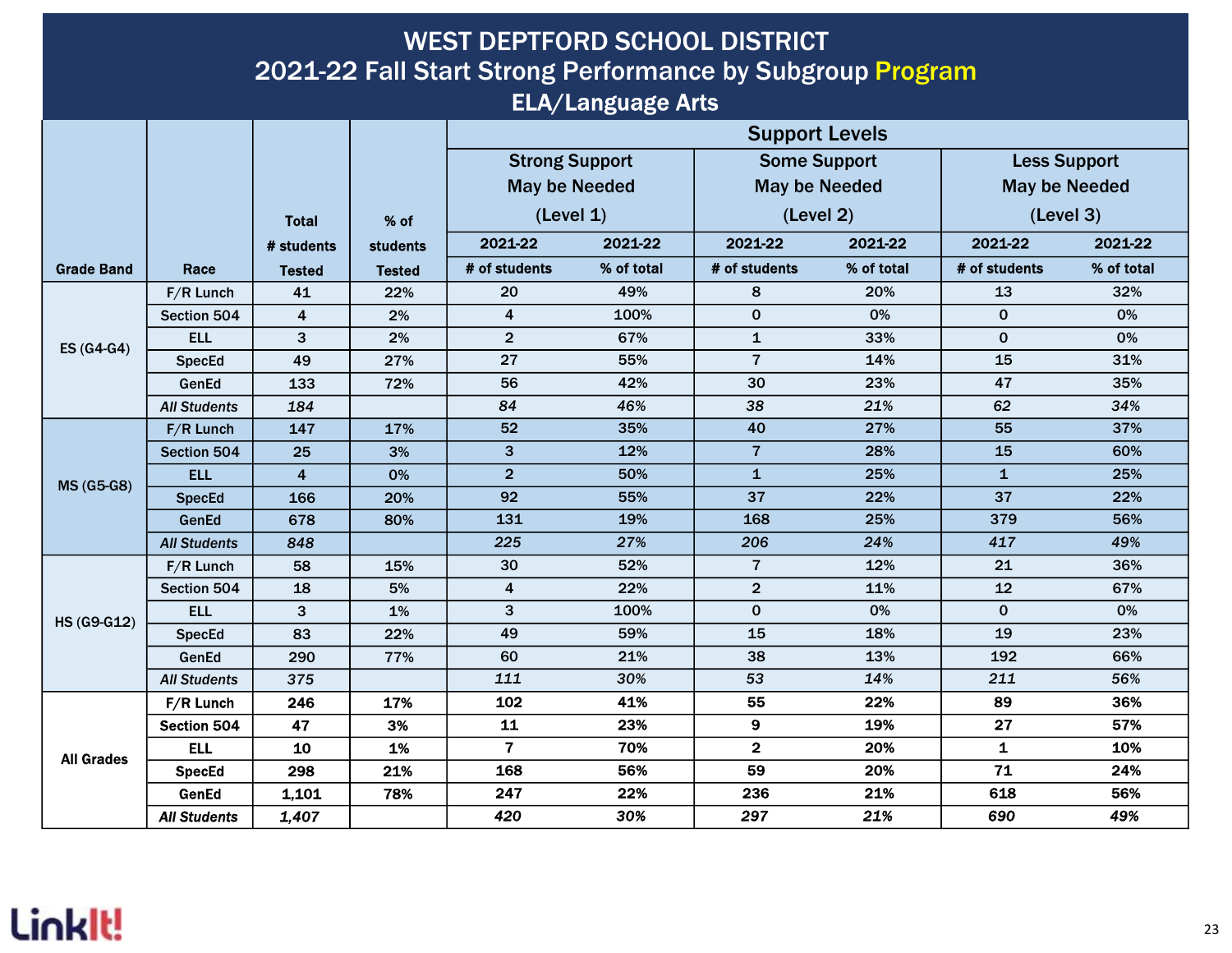#### 2021-22 Fall Start Strong Performance by Subgroup Program

ELA/Language Arts

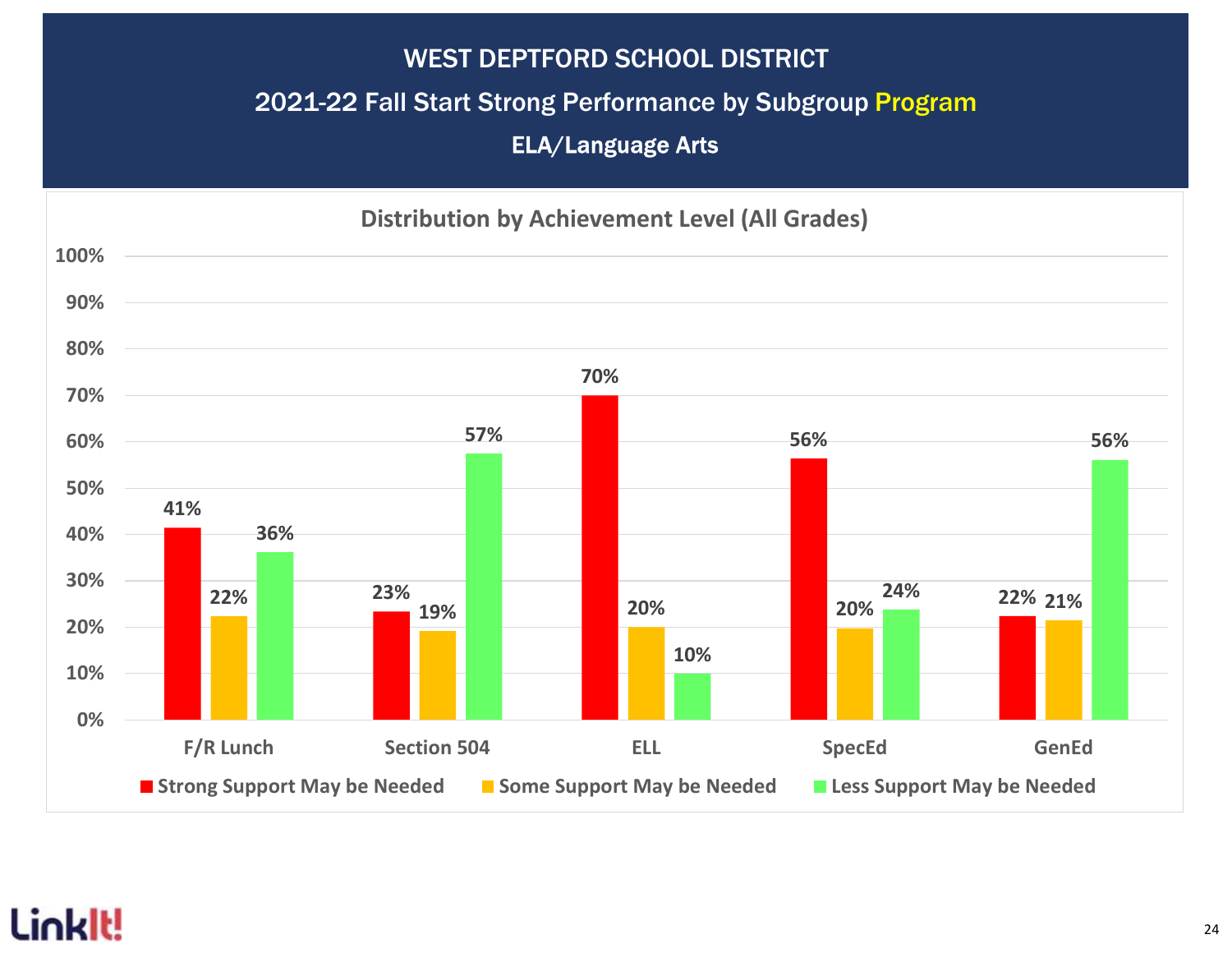| <b>WEST DEPTFORD SCHOOL DISTRICT</b><br>2021-22 Fall Start Strong Performance by Subgroup Program |                     |                         |                 |                         |                    |                       |            |                                   |            |  |  |
|---------------------------------------------------------------------------------------------------|---------------------|-------------------------|-----------------|-------------------------|--------------------|-----------------------|------------|-----------------------------------|------------|--|--|
|                                                                                                   |                     |                         |                 |                         |                    |                       |            |                                   |            |  |  |
|                                                                                                   |                     |                         |                 |                         | <b>Mathematics</b> |                       |            |                                   |            |  |  |
|                                                                                                   |                     |                         |                 |                         |                    | <b>Support Levels</b> |            |                                   |            |  |  |
|                                                                                                   |                     |                         |                 | <b>Strong Support</b>   |                    | <b>Some Support</b>   |            | <b>Less Support</b>               |            |  |  |
|                                                                                                   |                     |                         |                 | <b>May be Needed</b>    |                    | <b>May be Needed</b>  |            | <b>May be Needed</b><br>(Level 3) |            |  |  |
|                                                                                                   |                     | <b>Total</b>            | % of            | (Level 1)               |                    | (Level 2)             |            |                                   |            |  |  |
|                                                                                                   |                     | # students              | <b>students</b> | 2021-22                 | 2021-22            | 2021-22               | 2021-22    | 2021-22                           | 2021-22    |  |  |
| <b>Grade Band</b>                                                                                 | Race                | <b>Tested</b>           | <b>Tested</b>   | # of students           | % of total         | # of students         | % of total | # of students                     | % of total |  |  |
|                                                                                                   | $F/R$ Lunch         | 40                      | 22%             | 24                      | 60%                | $\overline{7}$        | 18%        | 9                                 | 23%        |  |  |
|                                                                                                   | Section 504         | 4                       | 2%              | $\mathbf{3}$            | 75%                | $\mathbf{1}$          | 25%        | $\pmb{0}$                         | 0%         |  |  |
|                                                                                                   | <b>ELL</b>          | 3                       | 2%              | $\overline{2}$          | 67%                | $\mathbf 1$           | 33%        | $\mathbf 0$                       | 0%         |  |  |
| $ES(G4-G4)$                                                                                       | SpecEd              | 49                      | 27%             | 26                      | 53%                | $\overline{7}$        | 14%        | 16                                | 33%        |  |  |
|                                                                                                   | GenEd               | 132                     | 72%             | 63                      | 48%                | 28                    | 21%        | 41                                | 31%        |  |  |
|                                                                                                   | <b>All Students</b> | 183                     |                 | 90                      | 49%                | 36                    | 20%        | 57                                | 31%        |  |  |
|                                                                                                   | $F/R$ Lunch         | 147                     | 17%             | 102                     | 69%                | 30                    | 20%        | 15                                | 10%        |  |  |
|                                                                                                   | <b>Section 504</b>  | 25                      | 3%              | 10                      | 40%                | 11                    | 44%        | $\overline{\mathbf{4}}$           | 16%        |  |  |
| <b>MS (G5-G8)</b>                                                                                 | ELL                 | $\overline{\mathbf{4}}$ | 0%              | 3                       | 75%                | $\mathbf{1}$          | 25%        | $\mathbf{0}$                      | 0%         |  |  |
|                                                                                                   | <b>SpecEd</b>       | 167                     | 20%             | 139                     | 83%                | 15                    | 9%         | 13                                | 8%         |  |  |
|                                                                                                   | GenEd               | 677                     | 80%             | 281                     | 42%                | 238                   | 35%        | 158                               | 23%        |  |  |
|                                                                                                   | <b>All Students</b> | 848                     |                 | 423                     | 50%                | 254                   | 30%        | 171                               | 20%        |  |  |
|                                                                                                   | F/R Lunch           | 54                      | 16%             | 33                      | 61%                | 12                    | 22%        | $\mathbf{9}$                      | 17%        |  |  |
|                                                                                                   | Section 504         | 18                      | 5%              | $\bf 6$                 | 33%                | $\overline{7}$        | 39%        | $5\phantom{1}$                    | 28%        |  |  |
| <b>HS (G9-G12)</b>                                                                                | <b>ELL</b>          | 3                       | $1\%$           | $\overline{2}$          | 67%                | $\mathbf{1}$          | 33%        | $\mathbf 0$                       | 0%         |  |  |
|                                                                                                   | <b>SpecEd</b>       | 73                      | 21%             | 59                      | 81%                | 11                    | 15%        | 3                                 | 4%         |  |  |
|                                                                                                   | GenEd               | 272                     | 78%             | 99                      | 36%                | 83                    | 31%        | 90                                | 33%        |  |  |
|                                                                                                   | <b>All Students</b> | 347                     |                 | 159                     | 46%                | 95                    | 27%        | 93                                | 27%        |  |  |
|                                                                                                   | F/R Lunch           | 241                     | 17%             | 159                     | 66%                | 49                    | 20%        | 33                                | 14%        |  |  |
|                                                                                                   | Section 504         | 47                      | 3%              | 19                      | 40%                | 19                    | 40%        | 9                                 | 19%        |  |  |
| <b>All Grades</b>                                                                                 | <b>ELL</b>          | 10                      | 1%              | $\overline{\mathbf{z}}$ | 70%                | 3                     | 30%        | $\mathbf{o}$                      | 0%         |  |  |
|                                                                                                   | <b>SpecEd</b>       | 289                     | 21%             | 224                     | 78%                | 33                    | 11%        | 32                                | 11%        |  |  |
|                                                                                                   | GenEd               | 1,081                   | 78%             | 443                     | 41%                | 349                   | 32%        | 289                               | 27%        |  |  |
|                                                                                                   | <b>All Students</b> | 1,378                   |                 | 672                     | 49%                | 385                   | 28%        | 321                               | 23%        |  |  |

Middle School (MS) Grade Band includes any Algebra I or Geometry results taken in Middle School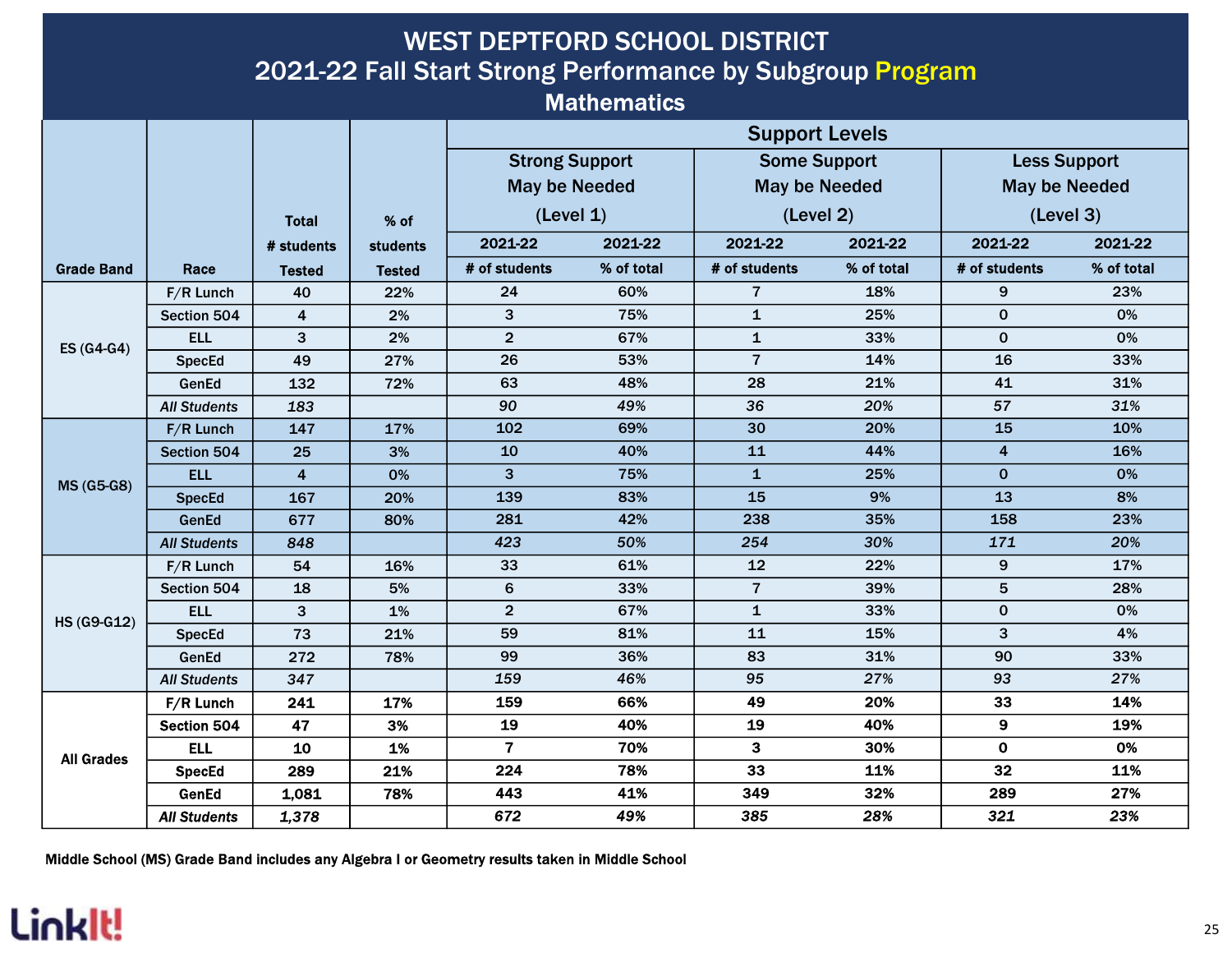#### 2021-22 Fall Start Strong Performance by Subgroup Program

**Mathematics** 

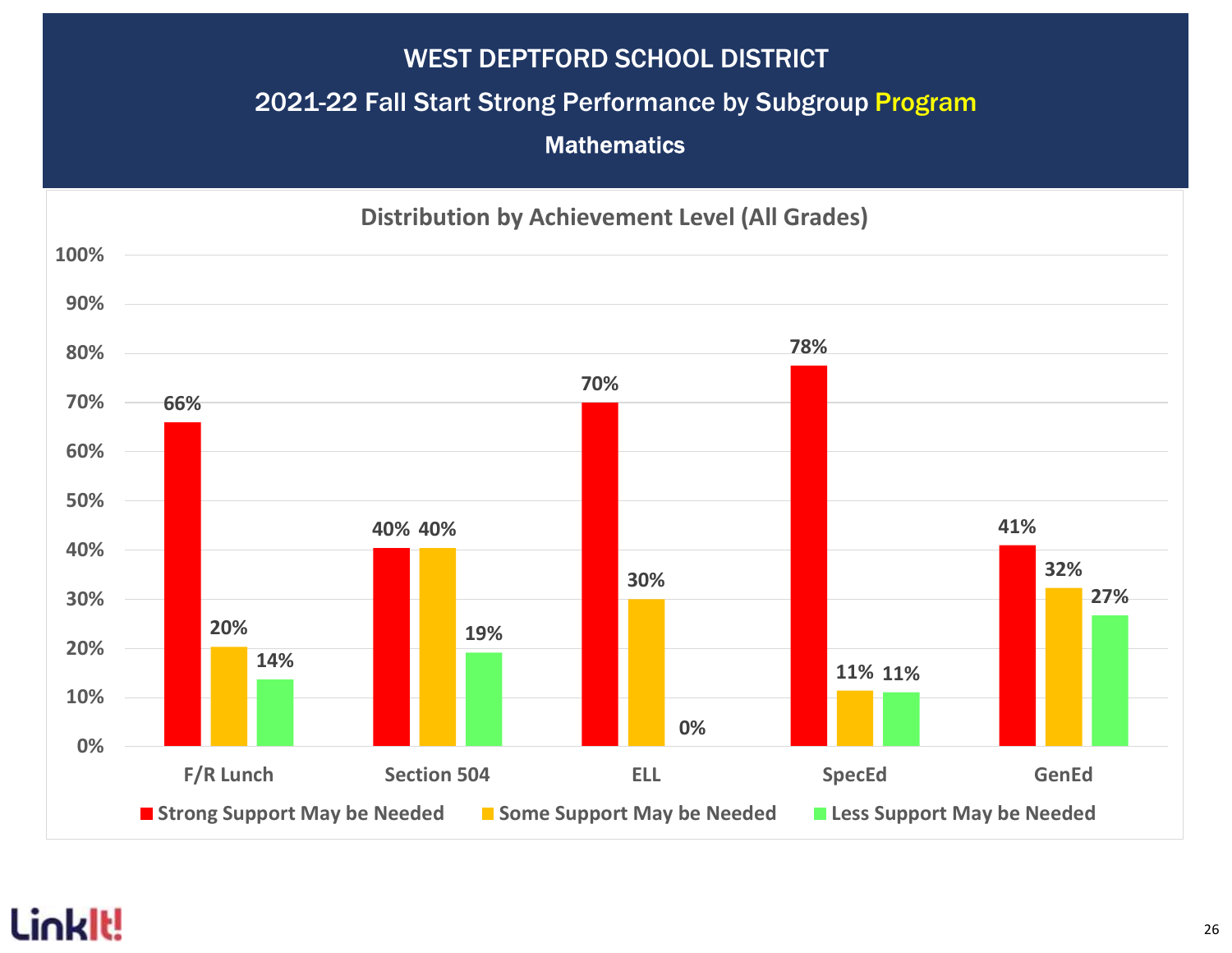### 2021-22 Fall Start Strong Performance by Subgroup Program

**Science** 

|                   |                     |                  |                 | <b>Support Levels</b> |            |                      |            |                         |            |  |
|-------------------|---------------------|------------------|-----------------|-----------------------|------------|----------------------|------------|-------------------------|------------|--|
|                   |                     |                  |                 | <b>Strong Support</b> |            | <b>Some Support</b>  |            | <b>Less Support</b>     |            |  |
|                   |                     |                  |                 | <b>May be Needed</b>  |            | <b>May be Needed</b> |            | <b>May be Needed</b>    |            |  |
|                   |                     | <b>Total</b>     | % of            | (Level 1)             |            | (Level 2)            |            | (Level 3)               |            |  |
|                   |                     | # students       | <b>students</b> | 2021-22               | 2021-22    | 2021-22              | 2021-22    | 2021-22                 | 2021-22    |  |
| <b>Grade Band</b> | Race                | <b>Tested</b>    | <b>Tested</b>   | # of students         | % of total | # of students        | % of total | # of students           | % of total |  |
|                   | $F/R$ Lunch         | 37               | 16%             | 18                    | 49%        | 16                   | 43%        | $\mathbf{3}$            | 8%         |  |
|                   | Section 504         | $6 \overline{6}$ | 3%              | $\overline{2}$        | 33%        | $\mathbf{3}$         | 50%        | $\mathbf{1}$            | 17%        |  |
| <b>MS (G5-G8)</b> | <b>ELL</b>          | 2 <sup>1</sup>   | 1%              | $\mathbf{1}$          | 50%        | $\mathbf{1}$         | 50%        | $\mathbf 0$             | 0%         |  |
|                   | <b>SpecEd</b>       | 36               | 16%             | 23                    | 64%        | 9                    | 25%        | $\overline{\mathbf{4}}$ | 11%        |  |
|                   | GenEd               | 193              | 84%             | 59                    | 31%        | 80                   | 41%        | 54                      | 28%        |  |
|                   | <b>All Students</b> | 231              |                 | 83                    | 36%        | 90                   | 39%        | 58                      | 25%        |  |
|                   | $F/R$ Lunch         | 57               | 14%             | 27                    | 47%        | 19                   | 33%        | 11                      | 19%        |  |
|                   | Section 504         | 31               | 8%              | 11                    | 35%        | 12                   | 39%        | 8                       | 26%        |  |
| HS (G9-G12)       | <b>ELL</b>          | 2 <sup>1</sup>   | 1%              | $\overline{2}$        | 100%       | $\mathbf 0$          | 0%         | $\mathbf 0$             | 0%         |  |
|                   | <b>SpecEd</b>       | 81               | 21%             | 59                    | 73%        | 17                   | 21%        | 5                       | 6%         |  |
|                   | GenEd               | 311              | 79%             | 109                   | 35%        | 129                  | 41%        | 73                      | 23%        |  |
|                   | <b>All Students</b> | 394              |                 | 170                   | 43%        | 146                  | 37%        | 78                      | 20%        |  |
|                   | F/R Lunch           | 94               | 15%             | 45                    | 48%        | 35                   | 37%        | 14                      | 15%        |  |
|                   | Section 504         | 37               | 6%              | 13                    | 35%        | 15                   | 41%        | 9                       | 24%        |  |
| <b>All Grades</b> | <b>ELL</b>          | 4                | 1%              | $\mathbf{3}$          | 75%        | 1                    | 25%        | $\mathbf 0$             | 0%         |  |
|                   | <b>SpecEd</b>       | 117              | 19%             | 82                    | 70%        | 26                   | 22%        | 9                       | 8%         |  |
|                   | GenEd               | 504              | 81%             | 168                   | 33%        | 209                  | 41%        | 127                     | 25%        |  |
|                   | <b>All Students</b> | 625              |                 | 253                   | 40%        | 236                  | 38%        | 136                     | 22%        |  |